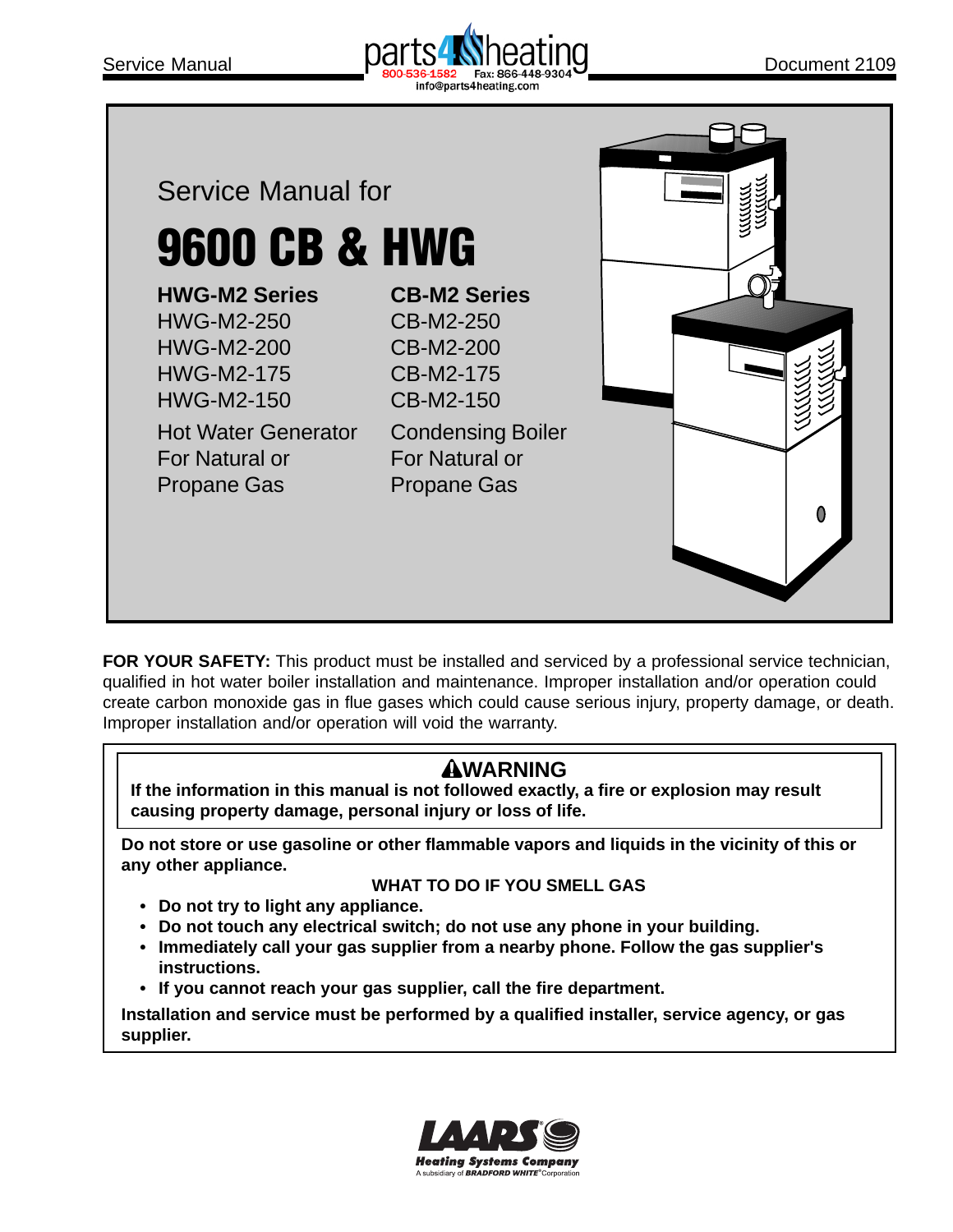# **TABLE OF CONTENTS**

#### **SECTION 1. General Information**

|                 | <u>Gelleral IIII. Ori III. allull</u>    |
|-----------------|------------------------------------------|
| 1A.             |                                          |
| 1B.             |                                          |
| 1C.             |                                          |
| 1D.             | Cleaning the Combustion Chamber Coil  10 |
| 1E.             |                                          |
| 1F.             |                                          |
| 1G.             |                                          |
| 1H              |                                          |
| 11              |                                          |
| 1J.             |                                          |
| 1K              |                                          |
| 11              |                                          |
| 1M <sub>1</sub> |                                          |
| 1N.             |                                          |
|                 |                                          |

| 10.             |                                 |  |
|-----------------|---------------------------------|--|
| 1P.             |                                 |  |
| 1Q.             |                                 |  |
| 1R.             |                                 |  |
| 1S.             |                                 |  |
| 1T.             |                                 |  |
| 1U.             |                                 |  |
| 1V <sub>1</sub> |                                 |  |
| 1W.             |                                 |  |
| 1X.             | Routine De-Liming Procedure  14 |  |
| 1Y.             |                                 |  |
|                 |                                 |  |

## **SECTION 2.**

|  |  | Troubleshooting |  |
|--|--|-----------------|--|
|  |  |                 |  |

| ິ |  |  |
|---|--|--|
|---|--|--|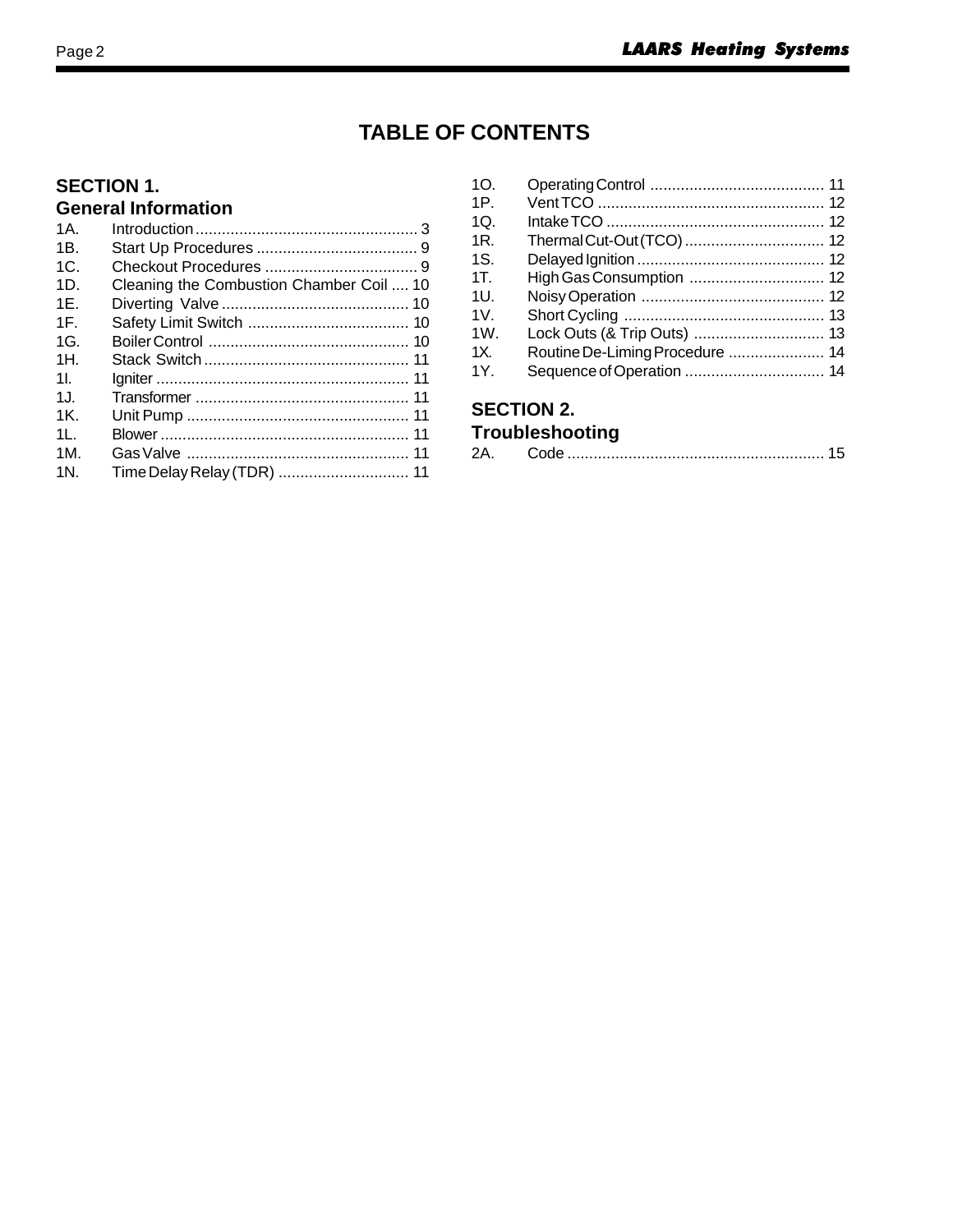## **SECTION 1. General Information**

#### **1A. Introduction**

The Heatmaker 9600 CB condensing boilers and the Heatmaker 9600 HWG non-automatic circulating tank water heaters have a dual heat exchanger (H-X) design. The primary H-X is a copper coil type which operates in a non-condensing mode. A secondary stainless steel H-X (economizer) surrounds the primary H-X to condense water vapor from the flue gases and extract the maximum amount of heat from the combustion process. Condensate from the economizer drains into the bottom of the outer shroud of the boiler section and into the exhaust duct which provides for condensate drainage.

Flow rates through the primary H-X are controlled by a thermostatic diverting valve which diverts water, as required, from the outlet of the

primary H-X back to its inlet so that the primary H-X temperature is always maintained above the condensation temperature of the water vapor in the flue gases. A circulator is built into the unit to provide enough head to circulate water through the H-X's and to a secondary heating loop or separate hot water storage tank.

The forced draft premixed combustion system contains a blower to provide air flow through the unit, the air inlet and exhaust piping. The cylindrical burner is provided with an air/gas mixture which is metered through fixed orifices. A hot surface igniter (glow coil) is controlled by the Integrated Boiler Control which also controls the blower, circulator, and gas valve and provides for burner flame safety.

The Heatmaker 9600 is designed to use 3" PVC\* or ABS DWV pipe or PVC, ABS or CPVC schedule 40 pipe for both air intake and flue material. Vent terminations are provided with the unit. \* CB / HWG - M2- 250 flue material can only be ABS or CPVC.



- (1) Diverting valve
- (2) Circulator
- (3) Mixer tube
- (4) Exhaust
- (5) Blower
- (6) Gas valve
- (7) Burner
- (8) Economizer
- (9) Combustion coil
- (10) Cold water inlet
- (11) Hot water outlet
- (12) Heat exchanger drain
- (13) Air vent

**Figure 1. Heatmaker 9600 Assembly View.**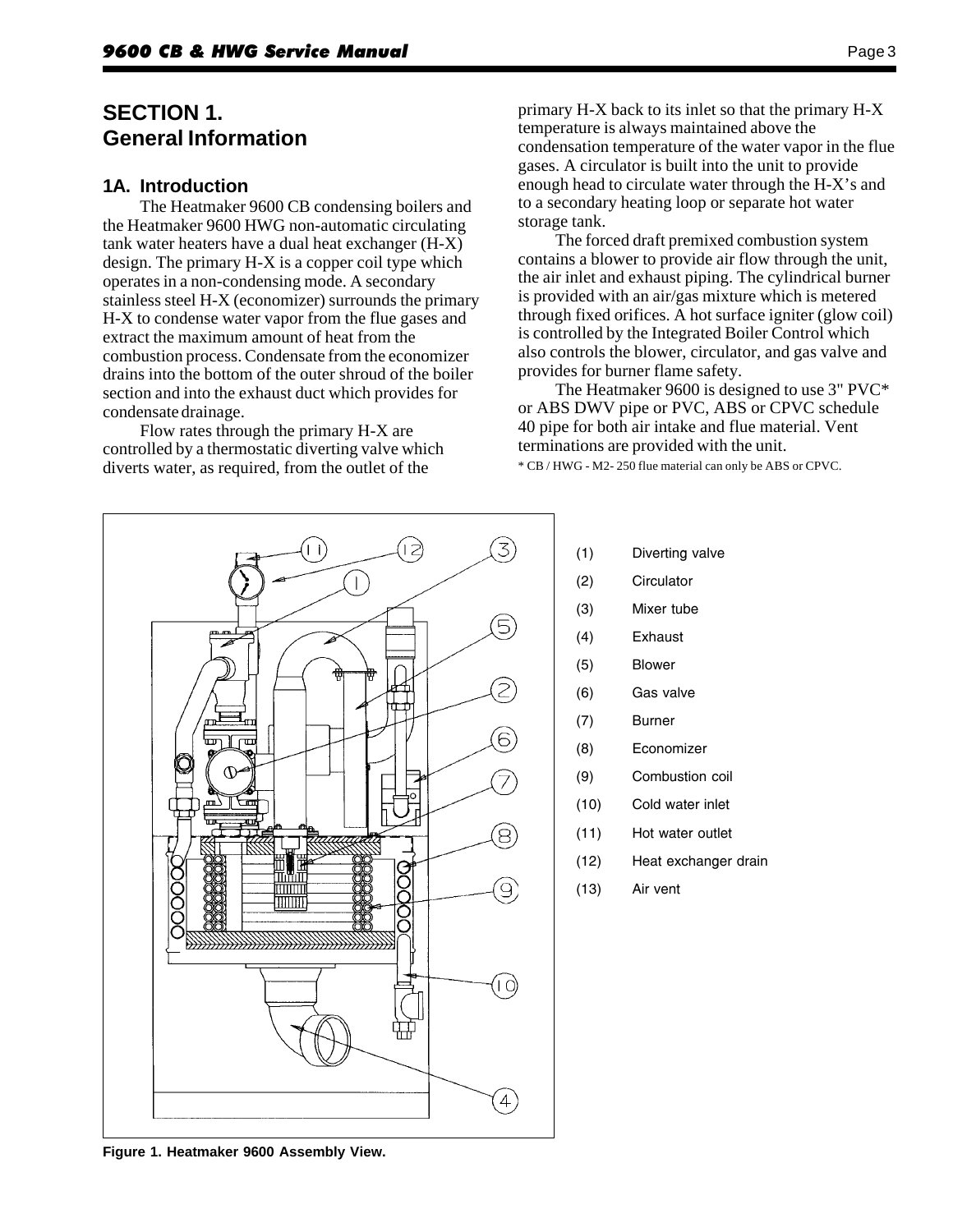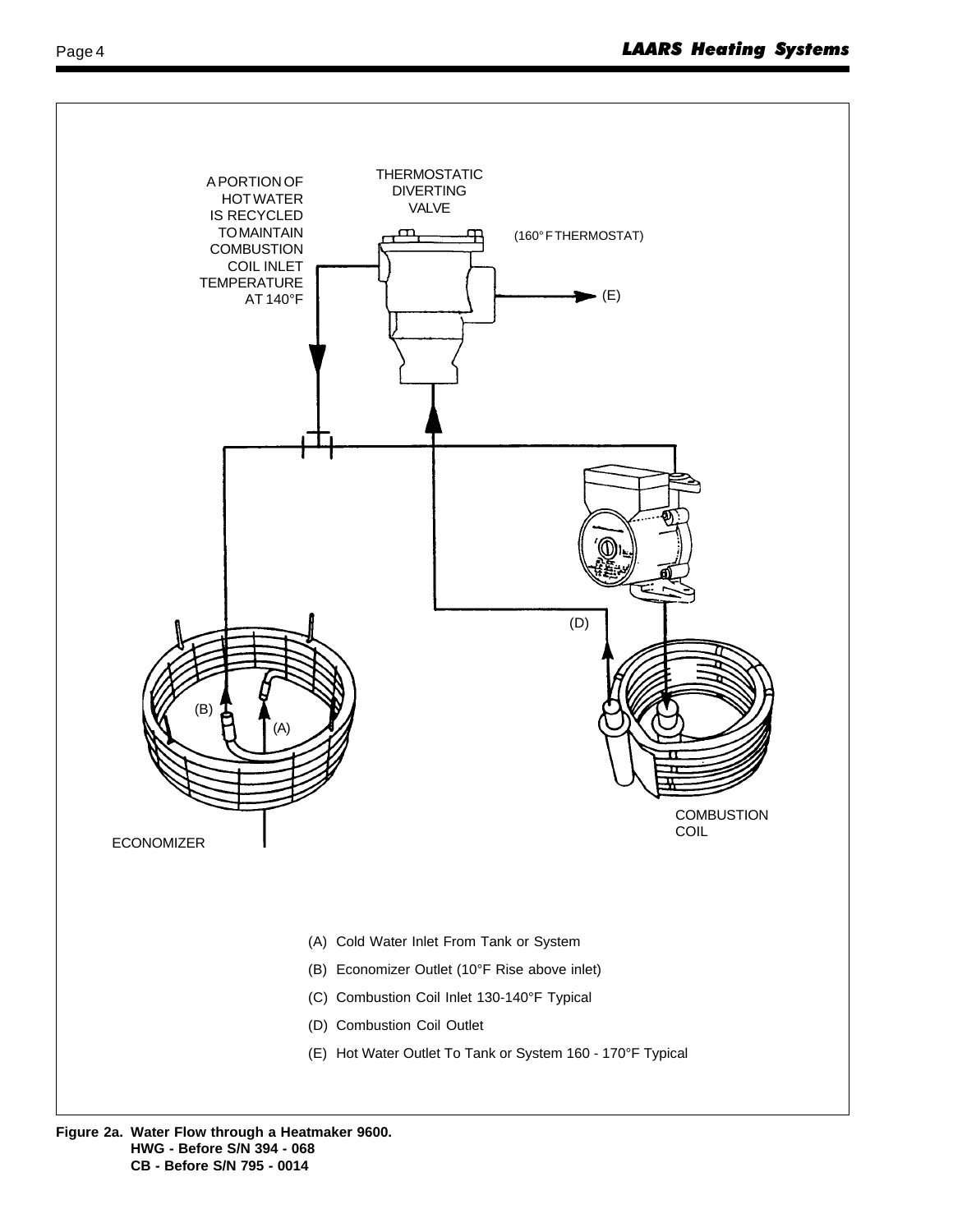

**Figure 2b. Water Flow through a Heatmaker 9600. HWG - After S/N 394 - 067 CB - After S/N 795 - 0013**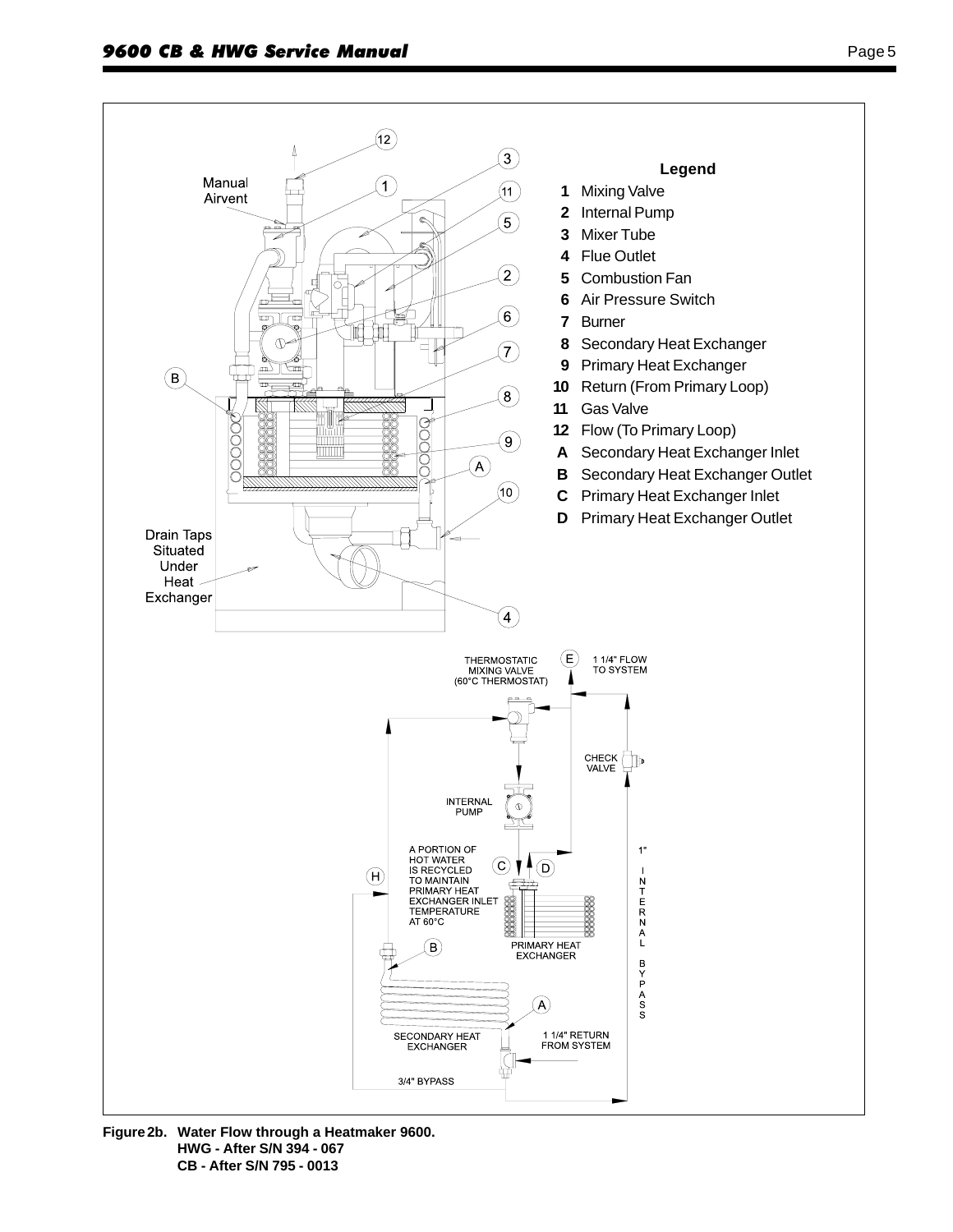

**Figure 3. Air/Fuel Flow Through Heatmaker 9600.**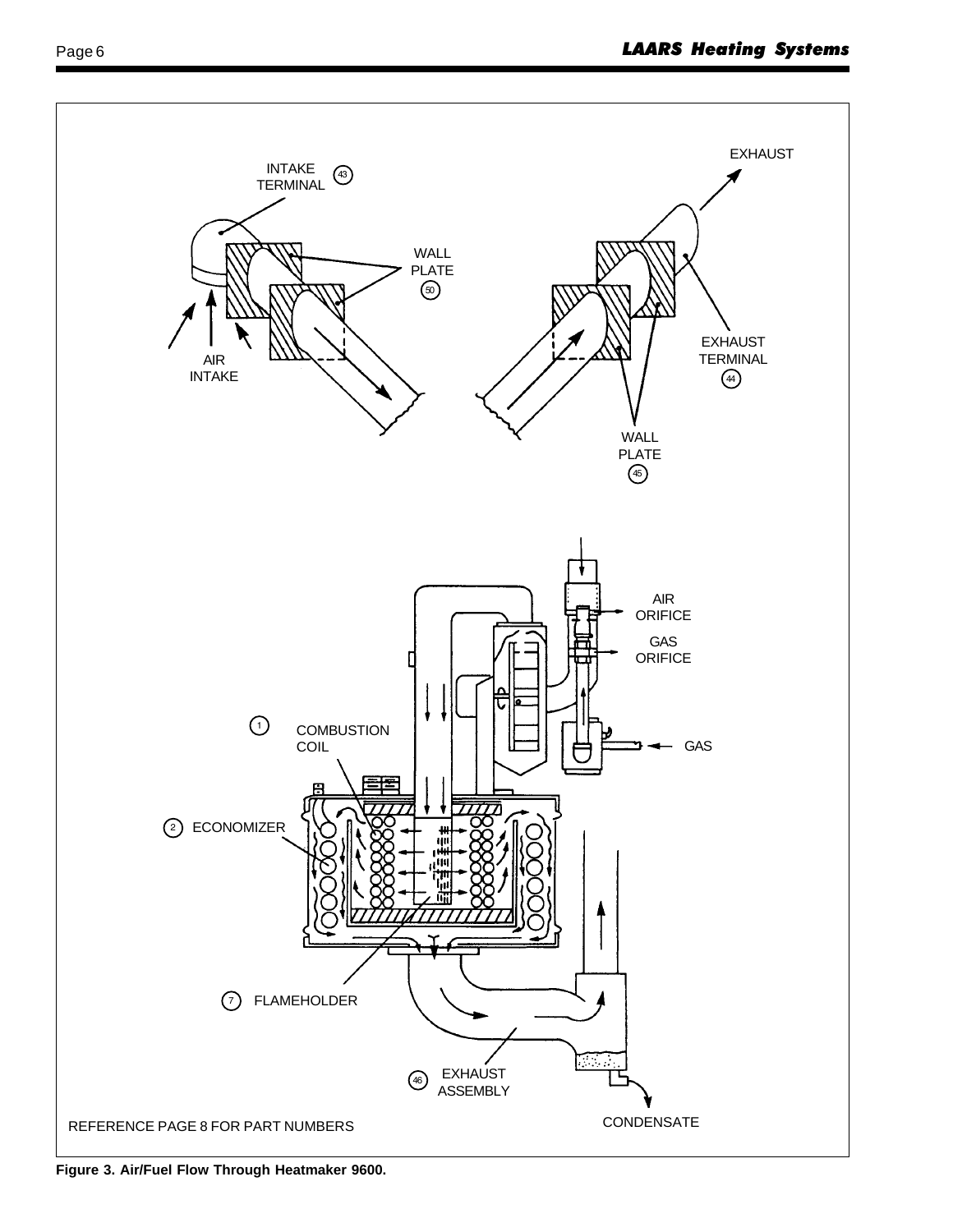

**Figure 4. Cut Away View of Heatmaker 9600.**



**Figure 5. Control Box.**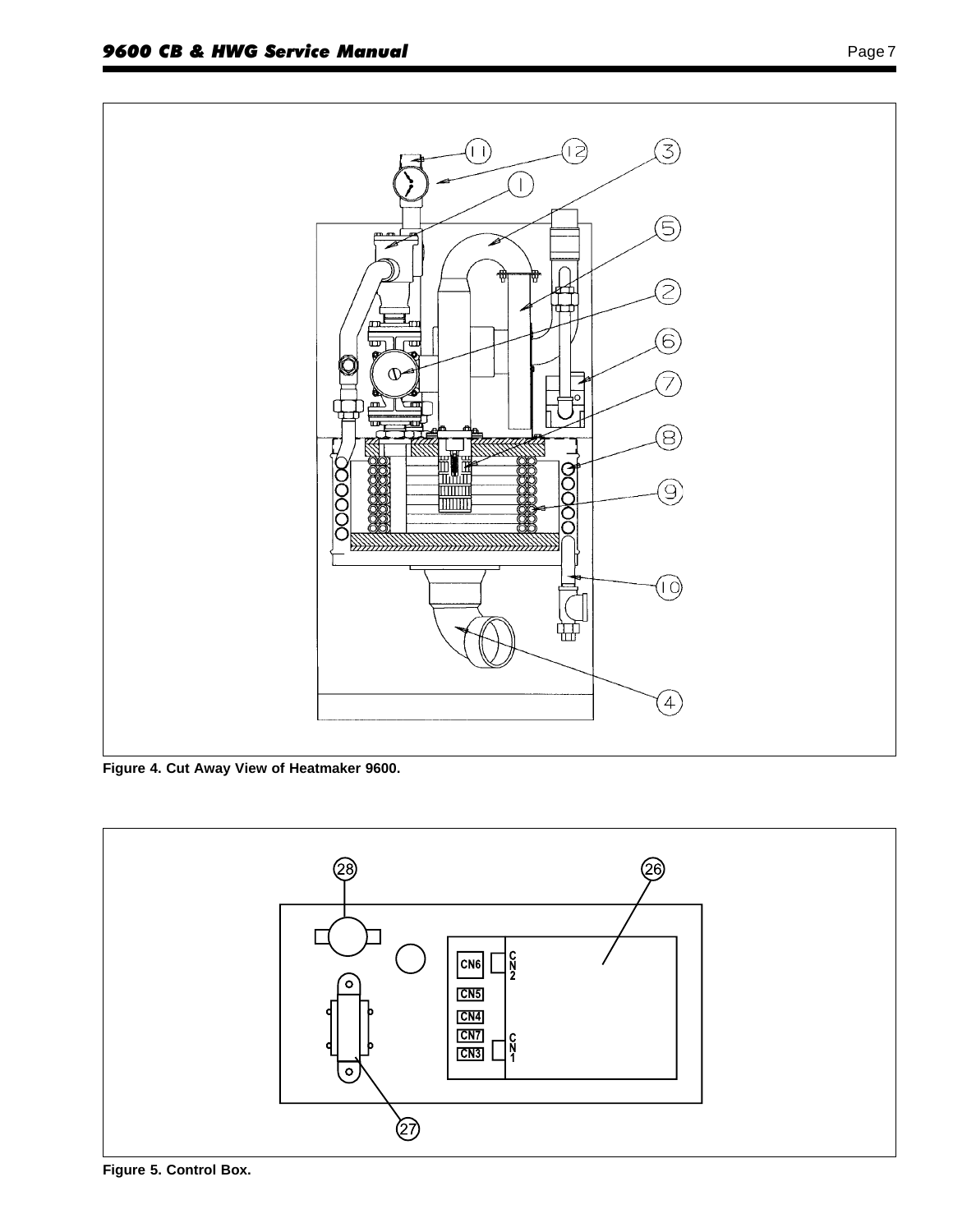

#### **Figure 6. Control Components**

| #                                                                                      | <b>Part Description</b>                         | Part#     |  |
|----------------------------------------------------------------------------------------|-------------------------------------------------|-----------|--|
| 1                                                                                      | Combustion Coil (Primary H-X) HWG               | 2400-086  |  |
|                                                                                        | Combustion Coil (Primary H-X) CB                | 2400-284  |  |
| 2                                                                                      | Economizer Coil (Secondary H-X)                 | 10-078    |  |
| 3                                                                                      | <b>Upper Head</b>                               | 10-034    |  |
| 4                                                                                      | <b>Inner Shroud</b>                             | 10-112    |  |
| 5                                                                                      | Outer Shroud                                    | 10-124    |  |
| 6                                                                                      | Ignitor (w/Gasket) after s/n 391-126<br>791-044 | 2400-286  |  |
| 6                                                                                      | Ignitor, before s/n 391-127 791-045             | 2400-248  |  |
| $\overline{7}$                                                                         | Burner (Flameholder) (w/Gaskets)                | 2400-082  |  |
|                                                                                        | Burner (w/Gaskets) (250 Series)                 | 2400-308  |  |
| 8                                                                                      | Upper Insulation (Blanket)                      | 10-048    |  |
| 9                                                                                      | Upper Insulation (Board)                        | 10-050    |  |
| 10                                                                                     | Lower Insulation (Board)                        | 10-106    |  |
| 11                                                                                     | Lower Insualtion (Blanket)                      | 10-108    |  |
| 12                                                                                     | Gasket, Igniter (1 req'd)                       | 10-332    |  |
| 13                                                                                     | Gasket, Burner (2 req'd)                        | 10-338    |  |
| 14                                                                                     | Gasket, Blower Inlet (1 req'd)                  | $1 - 254$ |  |
| 15                                                                                     | Gasket, Blower Discharge (1 req'd)              | 10-324    |  |
|                                                                                        | Gasket, Blower Discharge (250 series)           | 11-066    |  |
| 16                                                                                     | Blower Assembly (w/Gaskets)                     | 2400-079  |  |
|                                                                                        | Blower Assembly (w/Gaskets) (250)               | 2400-310  |  |
| 17                                                                                     | Orifice, Air                                    |           |  |
| 18                                                                                     | Orifice, Gas                                    | $\star$   |  |
| 19                                                                                     | Orifice Union                                   | $1 - 252$ |  |
| 20                                                                                     | Mixer Tube                                      | 10-252    |  |
|                                                                                        | Mixer Tube (250 Series)                         | 11-016    |  |
| 21                                                                                     | Air Duct Hose                                   | $1 - 458$ |  |
|                                                                                        | Air Duct Hose (250 Series)                      | 11-038    |  |
| 22                                                                                     | Gas Valve Balance Line                          | 2400-026  |  |
| *Not available separately - purchase orifice kit for type of gas<br>and input desired. |                                                 |           |  |

| #  | <b>Part Description</b>                               | Part#    |
|----|-------------------------------------------------------|----------|
| 23 | Jacket, Front Removeable                              | 10-402   |
| 24 | Jacket, Top                                           | 10-406*  |
| 25 | Jacket, Bottom                                        | 10-010   |
| 26 | Control, Boiler Integrated                            | 2400-224 |
| 27 | Transformer, 40 VA                                    | 2400-006 |
| 28 | <b>Time Delay Relay</b>                               | 2400-062 |
| 29 | <b>Wiring Harness</b>                                 | 10-354   |
| 30 | <b>Stack Switch</b>                                   | 2400-110 |
| 31 | <b>Operating Control</b>                              | 2400-056 |
| 32 | <b>Safety Limit</b>                                   | 2400-055 |
| 33 | Intake T.C.O.                                         | 2400-058 |
| 34 | Exhaust T.C.O.                                        | 2400-058 |
| 35 | T.C.O.                                                | 2400-020 |
| 36 | <b>Gas Valve</b>                                      | 2400-014 |
|    | Gas Valve (250 Series)                                | 2400-015 |
| 37 | Capacitor (Blower Start/Run)                          | 2400-088 |
|    | Pump, Grundfos UP 26-99-BF<br><b>CB</b>               | 2400-386 |
| 38 | CB-250                                                | 2400-387 |
|    | <b>HWG</b>                                            | 2400-388 |
|    | <b>HWG-250</b>                                        | 2400-389 |
| 39 | Valve, Pressure Relief (150 PSI)                      | 2400-094 |
|    | Valve, Pressure Relief (250 Series)                   | 2400-095 |
| 40 | Valve, Pressure Relief (125 PSI)                      | 2400-096 |
|    | Valve, Pressure Relief (250 Series)                   | 2400-097 |
| 41 | Diverting Valve (Complete)                            | 2400-001 |
|    | Thermostat (O-Rings                                   |          |
| 42 | included)(160°F)                                      | 2400-129 |
|    | before S/N 394-068 or 795-0014<br>Thermostat (O-Rings |          |
|    | included)(140°F)                                      | 2400-130 |
|    | before S/N 394-067 or 795-0013                        |          |
| 43 | Terminal, Intake                                      | 2400-102 |
| 44 | <b>Terminal, Exhaust</b>                              | 2400-104 |
| 45 | Flange, Wall, Vent Pipe                               | 2400-100 |
| 46 | <b>Exhaust Assembly</b>                               | 2400-390 |
|    | Exhaust Assembly (250 Series)                         | 2400-402 |

\* Specify Serial Number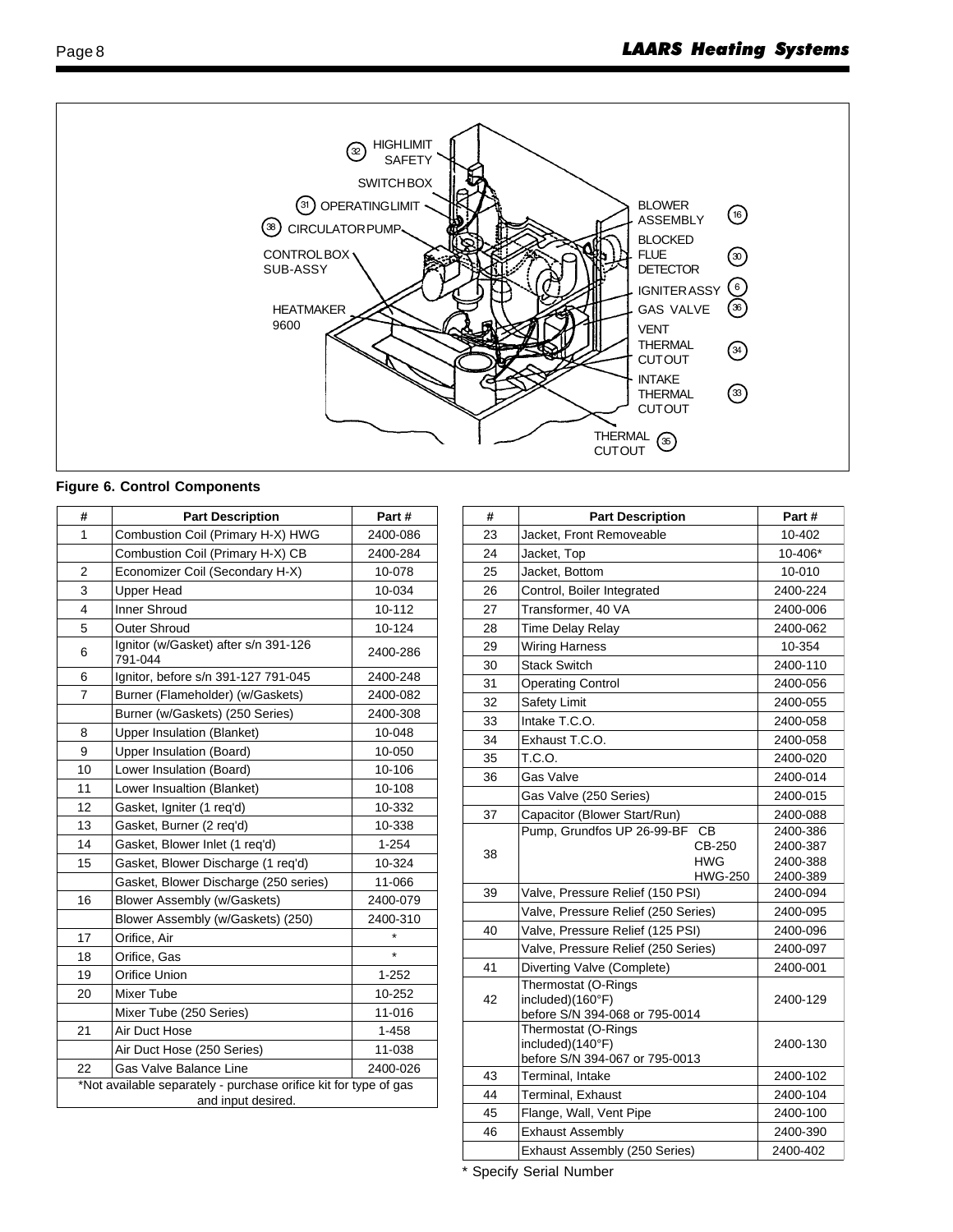#### **1B. Start Up Procedures**

- 1. Make sure that the system is properly filled, completely purged of air and system valves are open.
- 2. Open system gas cock(s) and gas control knob on gas valve (if closed).
- 3. Set the room thermostat, aquastat or storage tank aquastat to call for heat.
- 4. Turn on electrical power to the unit.
- 5. The green light on the boiler control will light and the internal circulator and blower will start. After a 15 second prepurge the igniter will come on for 20 seconds and then the gas valve will open and ignition will occur (for more details see "Sequence of Operation").

**Note**: Air in new gas lines may prevent ignition. The boiler control will make a total of three attempts for ignition before lockout. To reset the control, switch off the power switch for 10 seconds.

### **1C. Checkout Procedures**

1. Check burner input rate:

Allow burner to operate for at least 5 minutes before checking the input. On most LP installations it will be impossible to check the input, however, checking combustion as in step 2 below will guarantee proper burner operation. To check the input (where possible) time the gas meter to determine the time required for 4 cubic feet of gas to pass through it. No other equipment supplied by the gas meter should be operating when the timing is done. Table 1 can be used to convert the time to input rate.

Due to the effects of altitude and other minor variances, it is possible that the input rate will differ slightly from the rating plate value.

2. Check combustion (see Figure 7). It is important to check the combustion with a CO2 or O2 tester (Bacharach for example) to ensure maximum efficiency and reliability. Insert

| Time (4CF) | <b>Input Rate (Natural Gas)</b> |
|------------|---------------------------------|
| 57 sec     | 252,600 BTU/hr                  |
| 58         | 248,300                         |
| 59         | 244,000                         |
| 70         | 205,700                         |
| 71         | 202,800                         |
| 72         | 200,000                         |
| 74         | 194,600                         |
| 80         | 180,000                         |
| 82         | 175,600                         |
| 84         | 171,400                         |
| 94         | 153,200                         |
| 96         | 150,000                         |
| 98         | 146,900                         |

**Table 1. Time-to-Input Rate Conversion.**



**Figure 7. Checking Combustion.**

the tester sample tube through the exhaust terminal and at least 6" (152mm) into the flue pipe. The unit must operate for 5 minutes before taking a sample. Take a sample and determine the CO2 or O2

CO2 - 8% to 8.5% (natural gas)

O2 - 7% to 6%

CO2 - 9% to 9.8% (propane gas)

If the burner is not operating in this range it should be adjusted (see Burner Adjustment).

3. Burner Adjustment

The Heatmaker 9600 CB & HWG burner system is a pre-mixed forced combustion system. Outside air is drawn through the air orifice (located in the rubber hose in the air induction system) and mixed with the gas which is drawn in downstream of the air orifice. All the air required for complete combustion comes into the system in this manner. The gas is metered through the gas orifice located in the gas orifice union.

Adjusting the burner is limited to changing the gas orifice to achieve proper combustion. The air orifice cannot be altered and the gas valve pressure should not be changed.

Before changing the gas orifice to adjust the burner, make the following checks:

- a. Gas valve supply pressure is between 4 and 14 in. W.C. (2.3 and 8.1 oz / in²)
- b. The differential pressure on the outlet side of the gas valve (manifold pressure) is between -0.05 and -0.35 in. W.C.

If a. and b. are correct proceed as follows:

When measuring CO2 (natural gas units), readings below 8% generally indicate lean mixture (not enough gas). Reading above 9 1/4% indicate a rich mixture (too much gas). Readings for LP units are higher; below 9 1/4% is lean and above 10 3/4% is rich. If the readings are below the minimum values, install a larger gas orifice. If the readings are above the maximum value install a smaller orifice.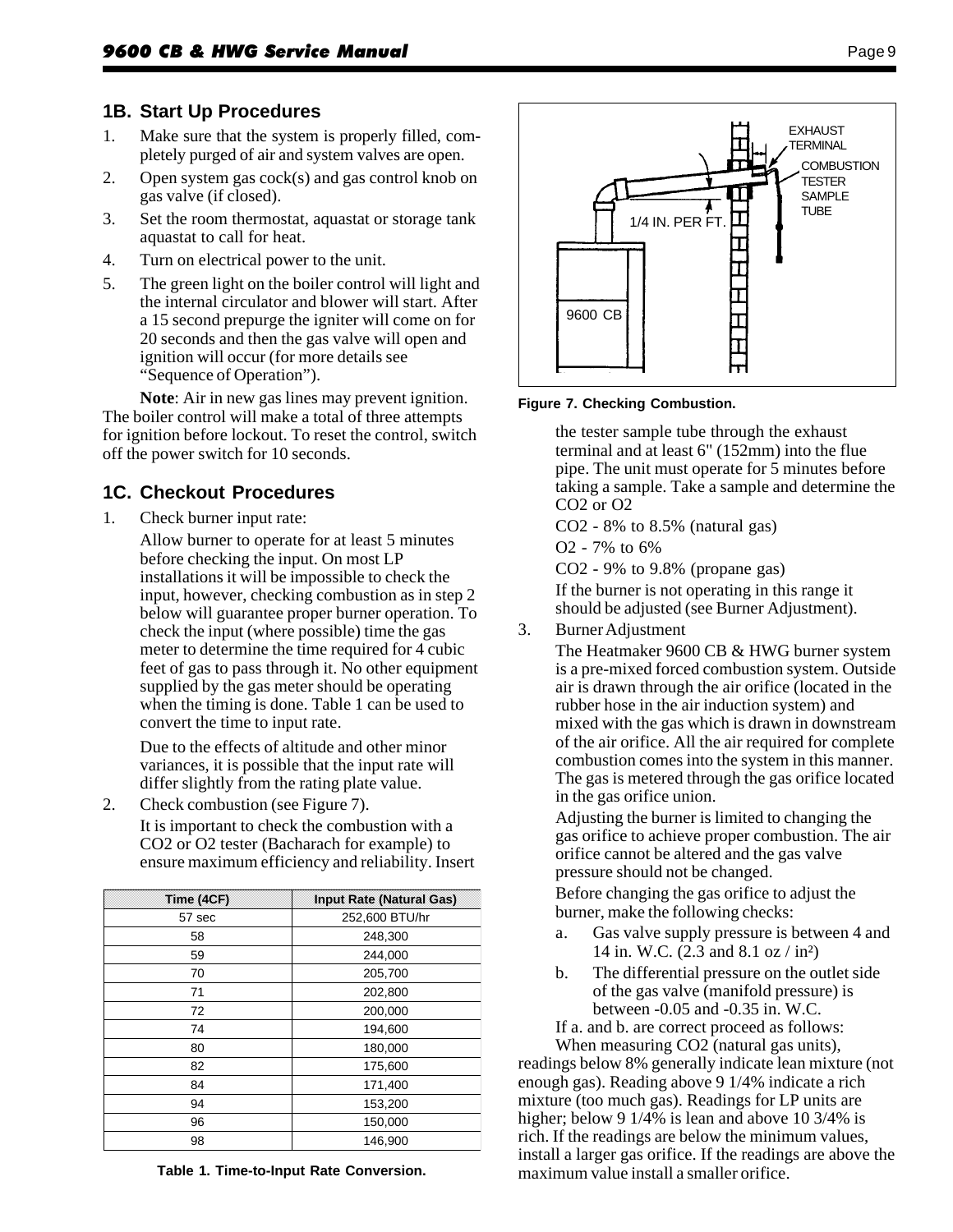

**Figure 8. Disassembly.**

## **1D. Cleaning the Combustion Chamber Coil**

**Note**: In normal operation this procedure is seldom required. Should it prove necessary, the following procedure is used to access the coil for cleaning.

- 1. Turn off gas and electrical power to unit.
- 2. Remove upper and lower front covers.
- 3. Disconnect flue and combustion air pipes and remove jacket top.
- 4. Remove flue pipe assembly by disconnecting from outer shroud.
- 5. Remove mixer tube and blower assembly.
- 6. Remove igniter and burner (flameholder).
- 7. Fit mask and eye protection.
- 8. Fit mask and eye protection.
- 9. Locate vacuum hose at flue outlet of outer shroud and start vacuum cleaner.
- 10. Bend air chuck extension 90° at a point about 2-3" from end.

Insert air chuck extension through burner hole in upper head. Direct end of extension toward fins of heat exchanger and blow off accumulated residue. Methodically move up and down and completely around the heat exchanger. After completion of this, remove the extension from the burner hole and inspect the condition of the heat exchanger with a flashlight and inspection mirror. If there are areas on the heat exchanger that still have some residue, repeat the process on those areas until the heat exchanger is clean.

After the heat exchanger is clean, remove the vacuum cleaner from the outer shroud flue outlet and stop vacuum cleaner.

Carefully inspect the seal between the outer shroud and the upper head and the joint in the outer shroud. If there is any evidence of leakage from either of these joints, clean off the silicone in that area and prepare the surface for resealing. Commercially available oven cleane is an appropriate cleaning agent. Reseal the affected areas witih silicone, reassemble all parts in the reverse order and check boiler operation.

### **1E. Diverting Valve**

The diverting valve is a thermostatically controlled device which keeps the primary heat exchanger (H-X) from operating in the condensing mode. When return water from the storage tank or the system is below 130°F (54°C) the diverting valve recycles a portion of the outlet water from the primary H-X back to the primary H-X inlet so that the minimum temperature required to prevent condensation on the primary H-X is maintained at 160°F (71°C). The thermostat element is similar to those used in large industrial engines.

To change the thermostatic element, valve off the unit and turn off electrical power. Open boiler drain to relieve pressure and close again. Remove the cap screws (3) and remove top of valve. Remove and replace the element (with barrel up), spring and sealing disc. Place O-ring under valve top and replace top. Secure with cap screws and tighten. Turn on valves and bleed air from the top of the diverting valve. Turn on electrical power and restart unit.

### **1F. Safety Limit Switch**

The Safety Limit Switch has a fixed set point of 245ºF (118°C). It has a manual reset button which may be reset at temperatures below 240ºF (116°C).

To replace the switch, shut off the 120 volt power and valve off the unit. Drain a gallon of water from the boiler and remove the 3/8 NPTM fitting which seals the capillary. Remove the two screws which hold the switch to the side panel, remove the switch and unplug the switch wires. Install the replacement in the reverse order, open isolation valves and bleed air from the diverting valve petcock. Switch on 120 volt power and restart unit.

## **1G. Boiler Control**

The boiler control controls the combustion process, the gas valve, the igniter, the blower, and the unit pump.

It provides blower prepurge as well as burner flame sensing. When replacing the boiler control all plugs are color coded and it is not possible to miswire the control. See sequence of operation for operating details.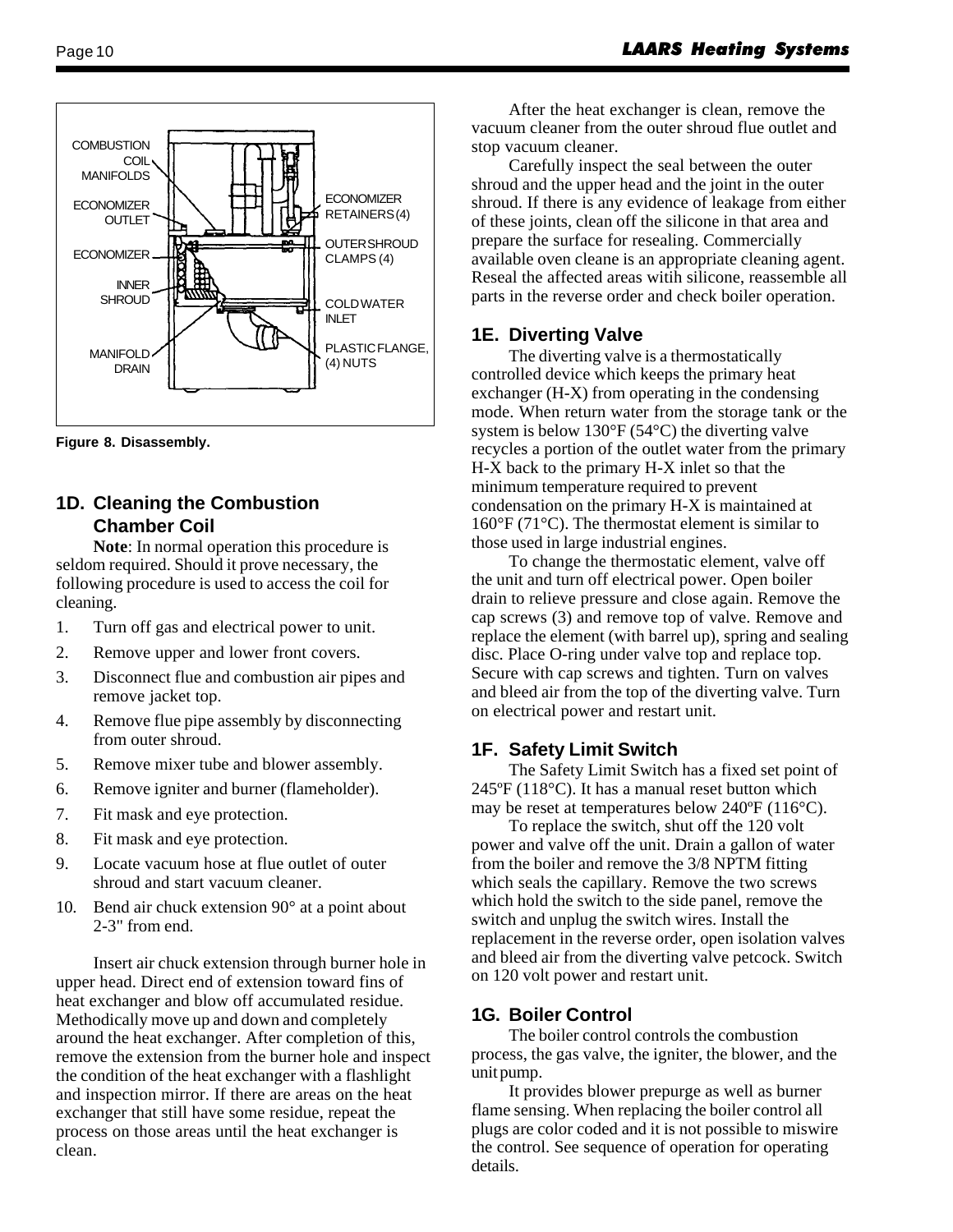#### **1H. Stack Switch**

The Stack Switch is a normally open single pole switch which is operated by the pressure difference across the air orifice. It is set to close when a static pressure difference of 1 in. W.C. is generated by the combustion air blower. Its function is to prove airflow and to inhibit burner operation in the event of flue stoppage. The switch is wired directly to the boiler control. It is located on the inside of the jacket back panel.

#### **1I. Igniter**

The Igniter is a "glow bar" type silicone carbide unit. It is energized whenever there is a call for heat and the red "IGNITER" light on the boiler control is lit. After the igniter is switched off and boiler continues to run, the igniter functions as a flame sensor for the boiler control.

If the igniter fails and must be replaced, always install a new igniter gasket with the replacement igniter.

#### **1J. Transformer**

The control transformer accepts 120 VAC power and provides 40 VA of 24 VAC power for the boiler control only. It is not capable of supplying control power for external devices such as zone valves. They must have their own separate power supply.

#### **1K. Unit Pump**

The unit pump is a wetted rotor type pump which operates whenever there is a call for heat or hot water.

If a pump change is required for any reason, valve off the boiler and drain approximately 1 or 2 gallons of water (3.79 to 7.58L) from the unit through the drain under the chamber. Drain is accessed by removing lower front panel. Turn off the main disconnect switch and unplug the pump wires, remove the pump motor. The pump housing need not be removed. The replacement pump motor should be installed in the reverse order from which the old pump motor was removed. After filling the system, be sure to bleed air from the diverting valve petcock.

#### **1L. Blower**

The combustion air blower is a high head centrifugal blower,. It is designed to provide about 4" W.C. of suction at 43 CFM. This performance is necessary to operate the gas valve reliably, to overcome induction system friction losses and to eliminate any sensitivity to wind striking the vent terminal. It is powered by a 120 volt motor which draws about 1.65 amps at rated load. It is controlled by the boiler control. Whenever there is a call for heat and 30 seconds after, the blower should be energized. If a blower change is required, turn off the 120 volt

power and unplug the power wires from the blower motor. Disconnect intake exhaust vents and remove top jacket. Remove the six bolts and nuts from the blower discharge flange and the four nuts from the blower inlet flange. The blower may now be deflected enough to permit its removal. Replace the new blower using new gaskets, in the reverse order from which the old blower was removed. The four Inlet flange nuts, however, should only be finger tight initially and then tightened with a wrench after all other operations have been completed. The combustion should be checked for correct air-fueled ration whenever the blower is replaced (see Burner Adjustment.)

#### **1M. Gas Valve**

The gas valve is a solenoid operated, negative pressure regulated valve. The outlet pressure is regulated at minus .2 inches W.C. It is designed to operate with supply pressures of 4-14 inches W.C. Within that range of supply pressures, the regulated discharge pressure may vary from minus .05 to minus .35 inches W.C. The regulator is not adjustable and the effect of this variation in discharge pressure is not significant. Because of the fixed regulator setting, gas flow must only be adjusted by changing the gas orifice.

To remove the gas valve, shut off the 120 volt power and the master gas cock in gas line, loosen the nut on the gas orifice union and remove the orifice union plus piping to the gas valve. Disconnect the wires from the gas valve. the valve may now be unscrewed from the inlet piping. It may be necessary to deflect the inlet piping somewhat in order to clear the boiler jacket. After the valve has been removed, replace with a new valve in the reverse order in which the old valve was removed. Do not overtighten the fittings into the valve body as this may cause damage to the valve.

#### **1N. Time Delay Relay(TDR)**

The time Delay Relay controls the unit pump and keeps it operating for approximately one minute after the blower post purge stops. This function dries out the moisture in the chamber to prevent corrosion. Control voltage on the TDR is 24 volts from the limit circuit. The contacts to supply pump power are 120 VAC. They open one minute after the 24 volt control voltage is interrupted. Turn off disconnect switch before changing TDR.

#### **1O. Operating Control**

The operating control functions as a high limit to prevent boiler outlet temperatures from exceeding  $210^{\circ}$ F (99 $^{\circ}$ C) on CBs and 185 $^{\circ}$ F (85 $^{\circ}$ C) on HWGs during periods of low load or high return water temperatures. It will reset automatically when the boiler temperature drops to 170°F (77°C). To replace immersion type, valve off boiler and drain about a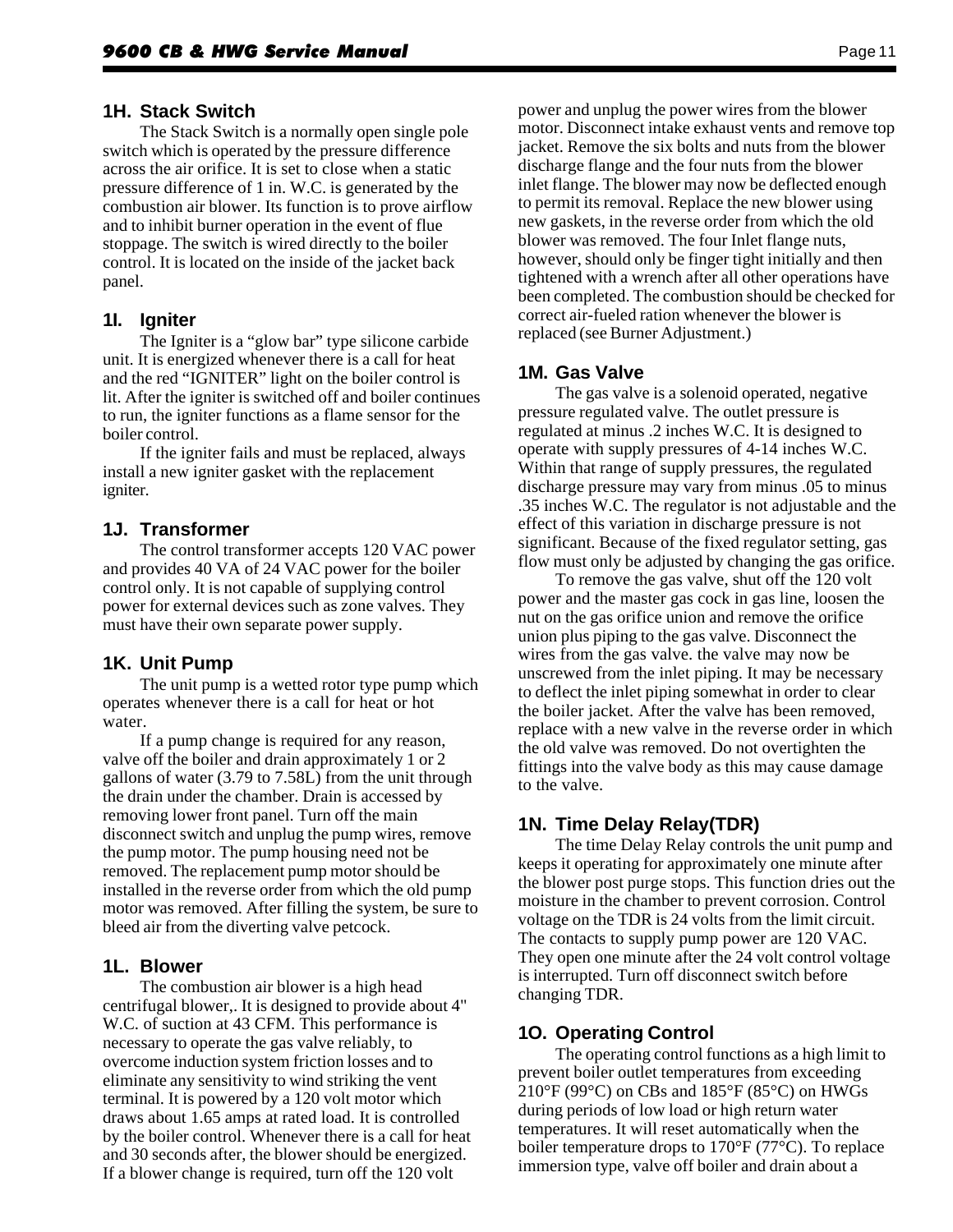gallon of water from it. Turn off electrical power and disconnect wires from operating control. Remove operating control from diverting valve body and replace with new control. Connect wires to control and open isolation valves. Bleed air from the diverting valve petcock, turn on electrical power and restart boiler. The strap on type may be changed without draining.

## **1P. Vent TCO**

The vent TCO is a normally closed temperature switch which functions to shutdown the burner if flue gas temperatures exceed 180 - 200ºF (82-93°C). It is mounted on the 3" (76mm) exhaust pipe inside the unit between the top of the lower panel and the top. Switch off electrical power when changing this safety.

## **1Q. Intake TCO**

The intake TCO is a temperature switch with normally closed contacts which open on a temperature rise at 180°F (82°C). It is identical to the vent TCO and functions to interrupt power to the gas valve if the mixer tube temperature exceeds 180°F (82°C). It is mounted on the mixer tube about 3" (76mm) above burner flange. Switch off electrical power when changing this safety also.

## **1R. Thermal Cut-Out (TCO)**

The thermal cut-out is a probe type temperature switch with normally closed contacts which open on a temperature rise at 450°F (232°C). It is located on the right side of the upper head with the probe extending down into the exhaust passage between the boiler coil and the economizer coil. It functions to interrupt power to the gas valve if the flue gas temperatures exceed 450°F (232°C) for any reason. Switch off electrical power when replacing.

## **1S. Delayed Ignition**

Possible Causes - Time of occurrence

- 1. High lockups on LP occurs on start up.
- 2. Gas valve regulation problem occurs on start up.
- 3. Defective burner (flameholder) occurs primarily on burner shutdown
- 4. Natural gas orifice in LP unit occurs on startup

High lock up pressures on LP fuel systems are the most common cause of delayed ignitions on Heatmaker boilers. The high LP supply pressure results from improper second stage regulator selection or a faulty regulator.

It can be detected by measuring the gas supply pressure to the unit at the inlet pressure tap on the gas valve. Use a water manometer or pressure gage with a scale reading of at least 25 in. W.C. or 1 oz/in 2. Install the pressure tap in the 1/8 NPTF plugged port

located above the gas inlet port on the gas valve. The gas supply to the boiler must be shut off before making this connection. The Heatmaker boiler is designed to operate with supply pressures of 4-14 in. W.C. (8.1 oz/ in2) with the boiler not operating it is likely that this is the cause of the delayed ignition. Lock up pressures must be measured when the boiler is not operating and preferably immediately after boiler shutdown.

Gas valve regulation problems can also cause delayed ignitions. To detect gas valve regulation problems it is necessary to have an inclined manometer or a Magnehelic pressure gage. The normal gas valve regulator setting is -0.2 IN. W.C. This should happen smoothly without allowing pressure spikes positive when the solenoid opens then the gas valve regulator is faulty and may be the cause of the delayed ignition.

A defective burner (flameholder) can cause a delayed ignition however not often. If the gas supply pressure and the gas valve are functioning properly and the air and gas orifices are correct the burner should be inspected. To inspect, remove the mixer tube and the burner will lift out of the top of the chamber. There should be no perforations other than the punched holes. Replace in the reverse order with new gaskets.

## **1T. High Gas Consumption**

Improper burner operation caused by incorrect air/fuel ratio (CO2 or high O2 out of the specified range) will cause high gas consumption. It is most noticeable on LP fired units with low CO2 or high O2, however, units operating on LP or natural gas with incorrect air/fuel ratios will not provide their best efficiency. If no combustion analyzing equipment (CO2 or O2) is available, an indication of the air/fuel ration can be gotten by briefly sniffing the flue gases. When running properly the Heatmaker's flue gases should have no smell. If they have a strong piercing smell, the gas orifice is probably too small. Do not attempt to do re-orificing without an O2 or CO2 kit.

### **1U. Noisy Operation**

There are two principal sources of excessive noise.

- 1. Combustion
- 2. Boiling (kettling or knocking)

Combustion noise can occur when the burner is operating with a very rich or a very lean mixture. A rich mixture (high CO2 or low O2 - gas orifice too large) will cause a high pitched noise that is loudest at the vent terminal. A lean mixture (low CO2 or high O2 - gas orifice too small) will cause a very uneven rumbly noise and may sometimes be associated with a nuisance lockout situation and a strong piercing odor at the vent terminal. Both noises may be eliminated by proper burner adjustment (see Burner Adjustment).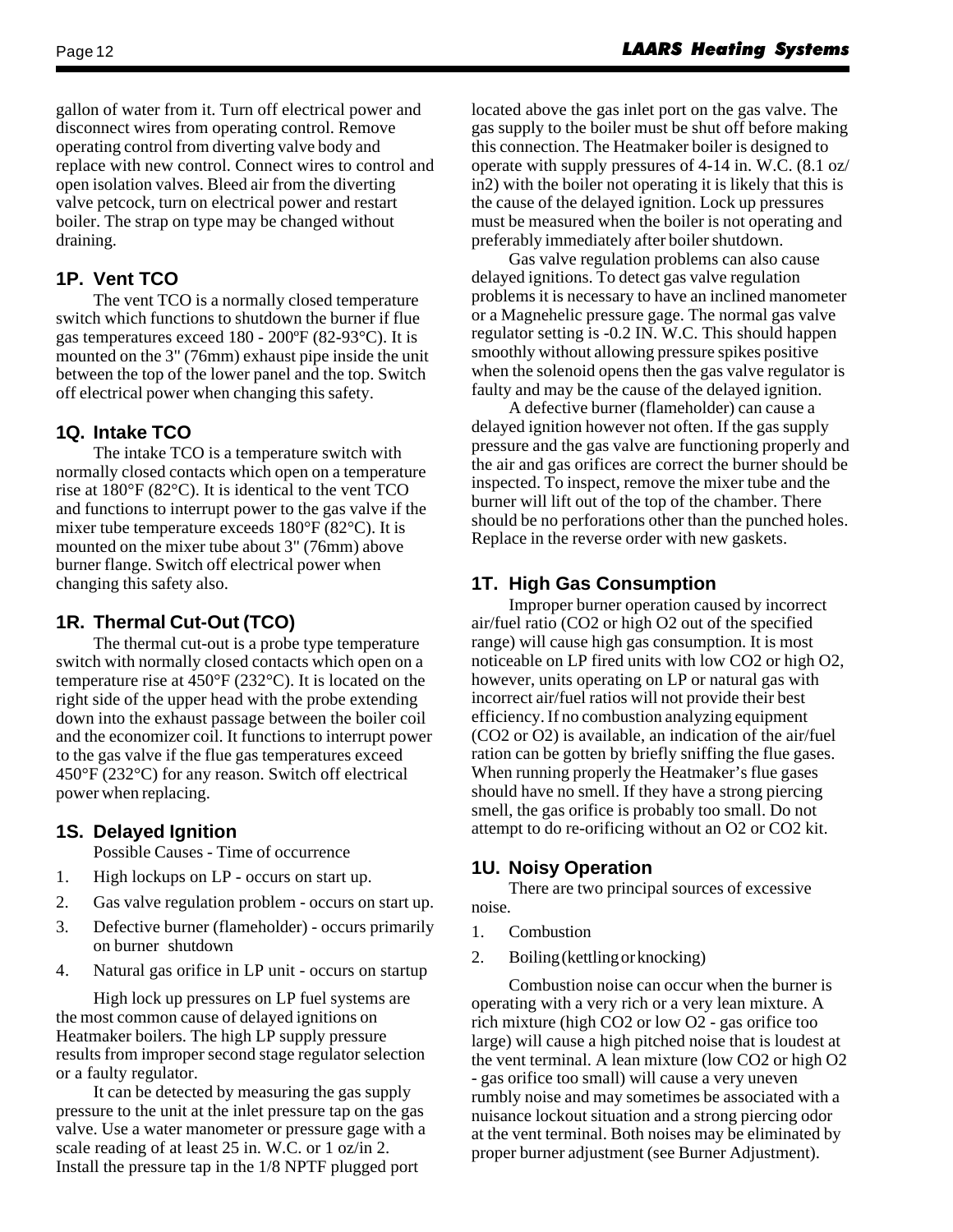Boiling noises can occur because of air in the secondary loop of a heating system (9600 CB applications) or because of pump failures in either the 9600 CB or 9600 HWG.

Another boiling noise which occurs primarily on 9600 HWG units can result from liming of the primary heat exchanger. This noise is more pronounced and may occur at any temperature. If the pump appears to be operating properly and the unit continues to run normally except for the knocking sound then liming should be suspected and the unit should be de-limed according to the "Routine De-liming Procedure". If the knocking is very sever, de-liming may not stop the noise and the primary heat exchanger will need to be replaced.

The knocking sound may also exist on 9600 CB and 9600 HWG units for a very short time followed by a safety limit trip out. The generally results from total pump failure (impeller sheared off or motor not running at all).

### **1V. Short Cycling**

There are two different types of short cycling

- 1. System related
- 2. Combustion related

The most common cause of system related short cycling is boiler oversizing (9600 CB). Because the 9600 CB is a low mass boiler with high output it will short cycle if system load or water flow are insufficient to accept all of its output. This situation may also occur with a properly sized boiler when it is installed in a zoned system and one or more of the zones are very small. If a small zone causes the problem then it may be necessary to only allow that zone to operate when another zone is calling. This can be accomplished without repiping in a zone valve system by disconnection the end switch wire from the zone valve which controls the small zone(s). If the boiler is oversized, cycle

time may be reduced by reducing the boiler input. An orifice kit is available to reduce input from 200,00 BTU/HR to 150,000 BTU/HR or 175,000 BTU/HR.

System related short cycling can also occur on 9600 HWG Units. It results from very high aquastat settings on the storage tank. Settings higher than 160°- 170°F (71°-77°C) should be suspected of being the cause. Many times tank aquastats are set high to compensate for an undersized system. If they are set too high and the unit short cycles then the output from the system will actually be reduced.

Combustion related short cycling occurs when the burner is incorrectly adjusted. Lean mixtures (low CO2 or high O2) cause the boiler control to lose the flame signal. The control then causes a restart and if

the flame signal is sensed on the restart then the burner will operate again. The intermittent sending and losing of the flame signal by the boiler control causes it to short cycle the burner. If combustion related short cycling is suspected refer to "Checking Combustion".

### **1W. Lock Outs (& Trip Outs)**

The principal cause of nuisance lockouts are

- 1. moisture in the combustion chamber
- 2. poor combustion
- 3. igniter failure
- 4. short cycling

Safety limit trip outs are generally caused by low flow or recirculation in the primary heat exchanger.

Moisture in the combustion chamber can be caused by a failure of the thermostatic element in the diverting valve. If the element fails in the full open position, it will cause the primary heat exchanger to operate in the condensing mode by allowing low outlet temperatures. This condition should be suspected if boiler outlet temperatures are consistently below 160°F  $(71^{\circ}$ C). The moisture causes a loss in flame sensing and the boiler control will shut the unit down.

Poor combustion may cause a boiler control lockout by transmitting a very weak flame signal to the boiler control. The boiler control senses a flame using the flame recertification principle. This principle utilizes the fact that a flame is not only conductive but it converts AC voltages to DC. The igniter which becomes a flame sensor after it is deenergized as an igniter has an AC voltage applied to it by the control. If a flame exists the AC is converted to DC and conducted to ground through the burner or the primary heat exchanger.

Since natural gas or LP are neither conductive nor capable or rectifying an AC voltage to DC, the burner control can determine if a flame exists or not by the presence of DC or AC current. Poor combustion can make this decision difficult because of poor conductivity. There are many causes for poor combustion. Incorrect burner adjustment is the most obvious, however, a blocked condensate drain or an improper flue installation can cause a restriction in the flue which will cause poor combustion. If there is a restriction in the flue from condensate or rain water buildup a gurgling sound can be heard at the vent terminal.

Igniter failure may also cause a nuisance lockout but not very often. If igniter failure is the cause there probably will be an indication of overheating in the igniter area resulting from gasket failure.

Short cycling may cause either burner control lockouts or tripouts of the manual reset safety limit. Generally it will be tripouts, however, in some instances a lockout will occur and the boiler control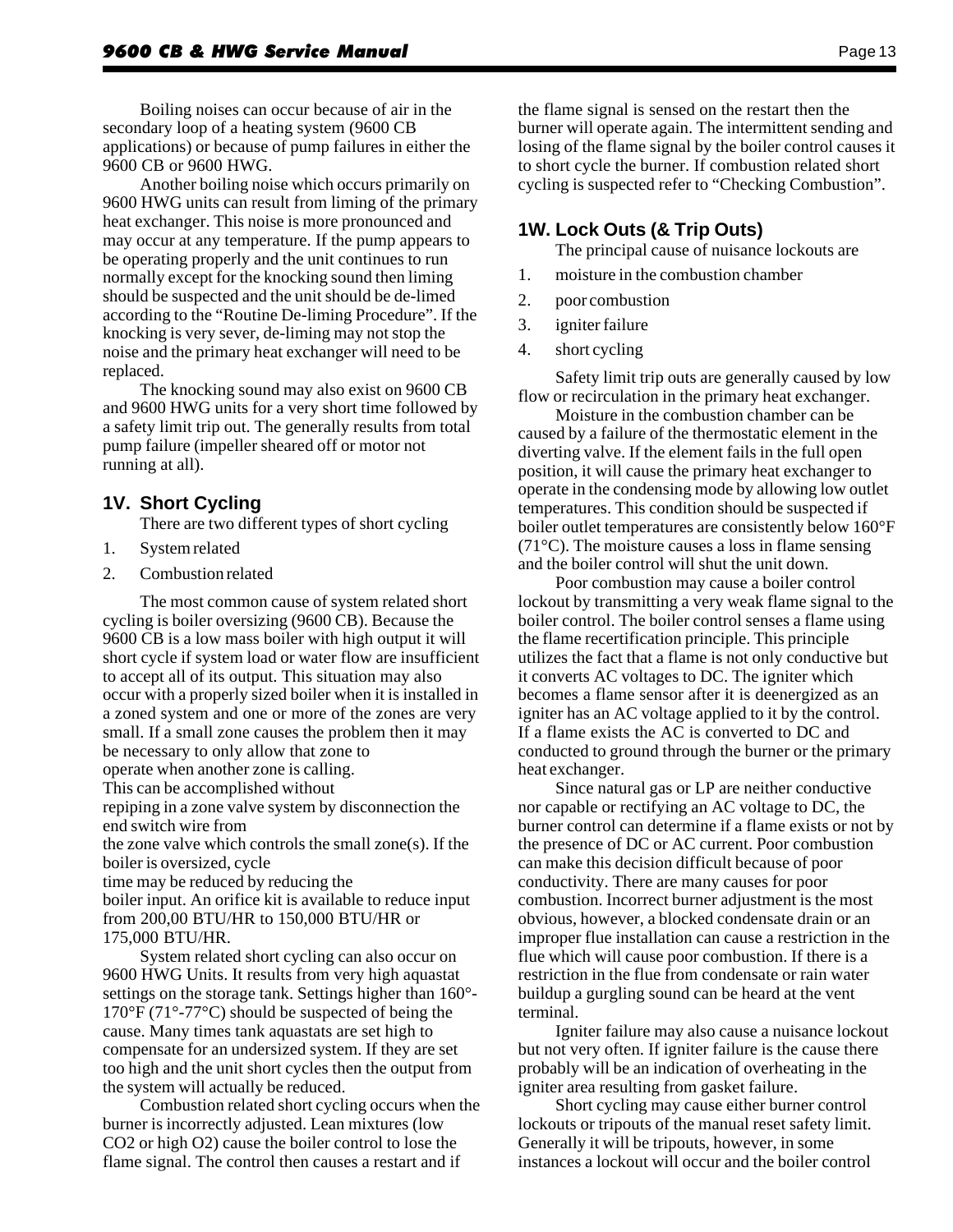will require resetting. If a lockout occurs for any of the reasons stated in this section the "VALVE/FLAME" light on the boiler control will flash.

Tripouts of the manual reset safety limit can be caused by a failure of the thermostat in the diverting valve, short cycling or a calibration change in the safety limit. If the thermostat in the diverting valve fails in the closed position, all of the water leaving the outlet of the primary heat exchanger will be recirculated back to the inlet and the temperature will rise rapidly. This rapid temperature rise may cause the safety limit to trip before the operating control senses high temperature. Short cycling may cause a tripout in the same manner. A calibration shift in the safety limit may also cause it to trip out. If the temperature of the water leaving the unit is well below 240°F (116°C) and the recirculation line from the diverting valve to the pump inlet is not extremely hot the safety limit may be defective. These same conditions may also indicate a pump failure, however, knocking generally occurs when a pump fails.

### **1X. Routine De-Liming Procedure**

ROUTINE DE-LIMING PROCEDURE in hard water areas. This should be done on a regularly scheduled basis.

- 1. Close the gas cock or manual gas shutoff (see Figure 9) and shut off the main disconnect switch.
- 2. Isolate the HeatMaker 9600 HWG unit from the system by closing the shutoff valves. If recirc. lines are piped, isolate the return system from water heater.
- 3. Remove the lower front panel from the water heater and connect a hose to the drain fitting. (Located under the cylindrical chamber.) Relieve pressure at drain.
- 4. Connect a hose to the drain (provided by installer) on the cold (return) side piping to the appliance.
- 5. Remove cover from thermostatic valve and remove thermostat. Wrap tape around / over cutaway sections in the cover and replace all parts except thermostat. Reinstall valve cover and tighten bolts.
- 6. Fill the water heater combustion coil with deliming solution from the hose connected under boiler coil assy. until it exits from upper hose. A small pump should be used to do the filling from a plastic container. The upper hose should then be placed in this container and the pump should run until the circulator solution is no longer foamy.
- 7. Shut off pump and disconnect from hose. Carefully drain solution from hoses and connect city water to lower hose to flush combustion coil. Flush for approximately 5 minutes with city water.
- 8. Remove hoses, close drain cock, close drain on cold / return, and replace lower front panel .
- 9. Remove cover from thermostatic valve and remove tape. Replace thermostat, spring brass ring and valve cover, and tighten bolts.
- 10. Open shut off valves and purge air from petcock at top of thermostatic valve cover.
- 11. Re-open gas supply and turn on main disconnect switch to return heater to service.

#### **1Y. Sequence of Operation**

On a call for heat from the room thermostat on 9600 CB series boilers, or the tank aquastat on 9600 HWG series, the boiler control is energized through the control, the vent TCO and the safety limit. It energizes the pump, checks to ensure that the stack switch contacts close and the red "PURGE" light lights. The pump and blower continue to run and for 15 seconds the red "PURGE" light goes out, the red "igniter" light lights and the igniter heats for 20 seconds. At the end of the 20 seconds, the red "VALVE/FLAME' light is lit and the gas valve is energized. For 2 seconds the valve and igniter are energized and burner will ignite. Following this the igniter is deenergized and the red "IGNITER" light goes out and the pump and blower continue to run and the burner operator under the supervision of the boiler control. If for any reason the full sequence is completed and the burner doesn't ignite, the sequence will be repeated after a blower "on" time of 45 seconds (30 seconds post purge and 15 seconds prepurge for the next cycle). During this part of the sequence, the igniter remains on for 30 seconds and the balance of the sequence is unchanged. If no ignition occurs again, a third cycle will follow with the same sequence as the second. After the third "trial for ignition", if the burner does not ignite, the system will "lock out" (valve/flame light flashing) and reset can only be accomplished by momentarily switching the power off. At the end of the heating cycle, after the gas valve is deenergized, the blower will continue to run for a 30 second post purge and the pump will run for about another minute. If normal burner operation during a heating cycle is interrupted by any of the limit controls the blower will continue to operate for a 30 second post purge and the pump continues to operate until the call for heat is satisfied.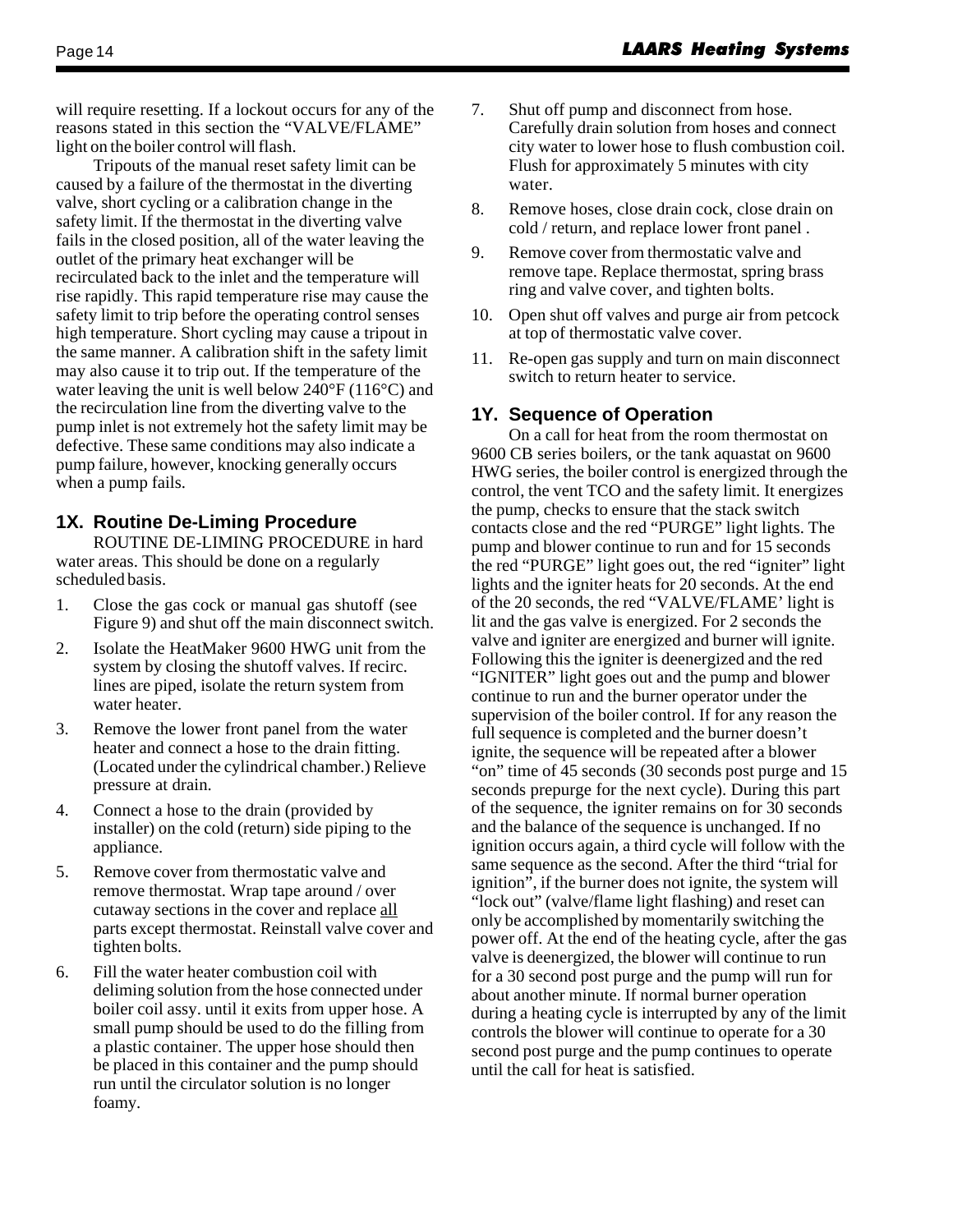# **SECTION 2. Troubleshooting**

#### **(Detailed Flow Charts on Page 16-22)**

If the burner "locks out" for any reason, the cause of failure will be displayed by the flashing of one of the lights.

### **2A. Code**

GREEN "POWER" - Light flashing - control failure, no light, no power

RED "PURGE" - Light flashing - blower or stack switch failure or possible flue blockage.

RED "VALVE/FLAME" - Light flashing - valve, igniter or flame sense failure (combustion related problem).

**Note**: If the stack switch contacts are closed for any reason when the blower isn't operating, a sequence will not occur and after 45 seconds the control will "lock out" and the "PURGE" light will flash. If the stack switch contacts are open and do not close during purge period, after 5 minutes the control will lock out and the "PURGE" light will flash. If the boiler does not operate, the green "POWER" light is on and no indicator lights are flashing, check for an open vent TCO, operating control or safety limit switch. For additional troubleshooting information refer to the trouble shooting flow charts on the pages that follow.



**Normal Operation.**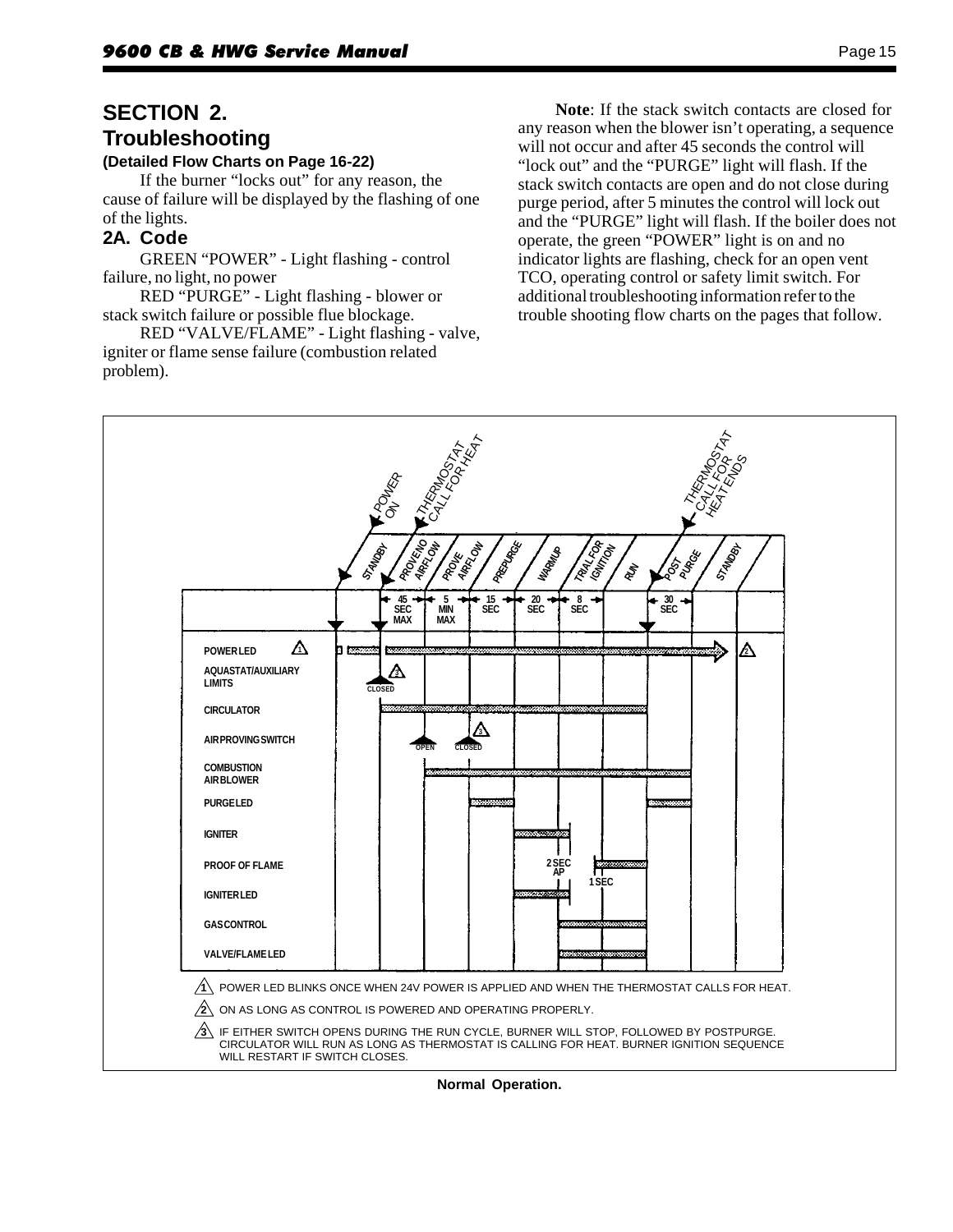

\*POOR SWITCH CONTACT ON RELAYS, ZONE VALVES, OR THERMOSTATS CAN CAUSE A FLASHING GREEN LIGHT ON JOHNSON CONTROLS G856DBG - 5201.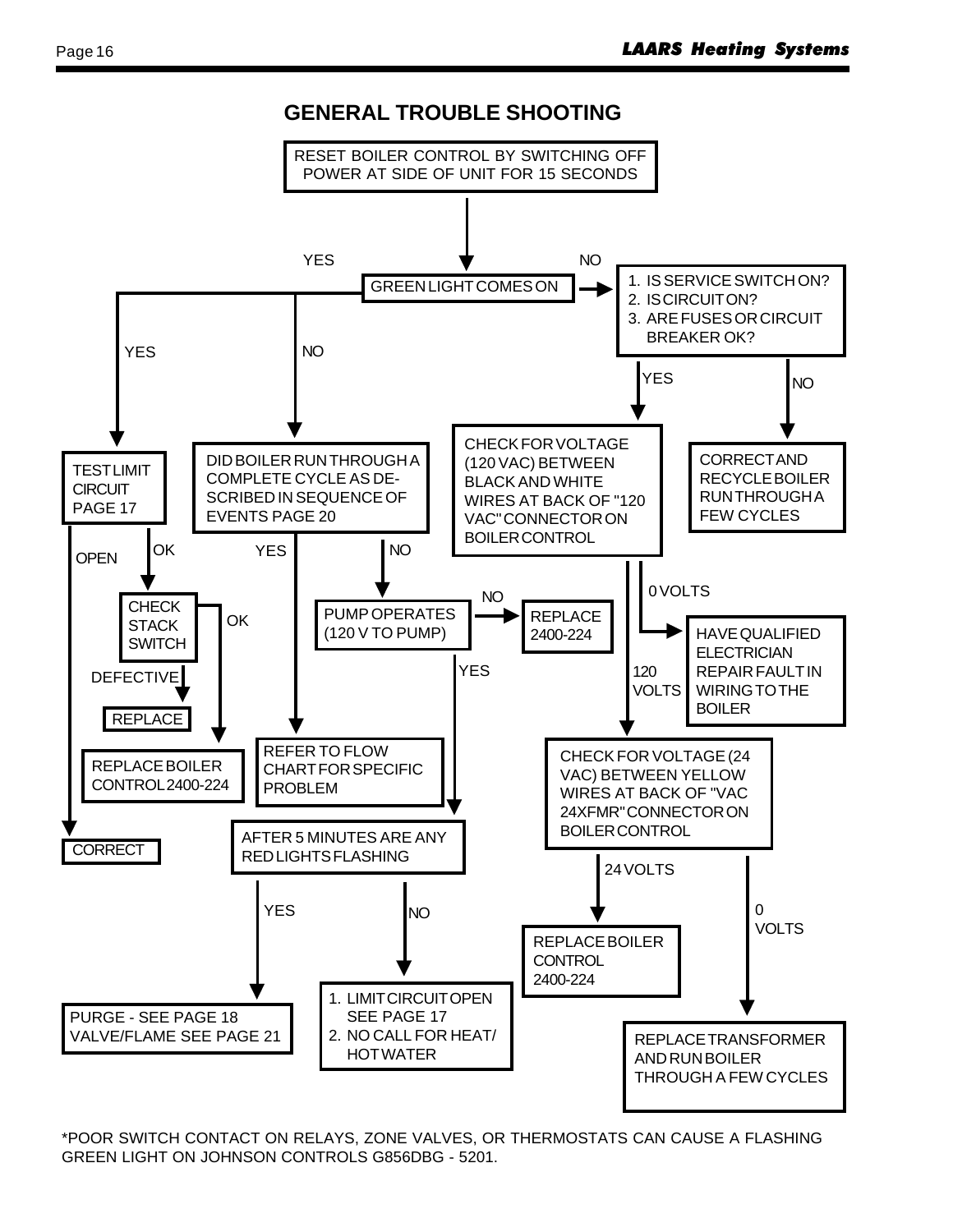# **TESTING LIMIT CIRCUIT (YOU MUST COMPLETE PAGE 16 FIRST)**



**NOTE:** AFTER COMPLETEING LIMIT CIRCUIT TESTING, PLUG IN CONTROL PLUG AND RECYCLE BOILER A FEW TIMES. IF BOILER A BOILER DOES NOT RECYCLE CONNECT A JUMPER TEMPORARILY BETWEEN THE RED WIRES. IF BOILER STARTS REMOVE JUMPER AND TEMPORARILY JUMP EACH SAFETY CONTROL UNTIL THE DEFECTIVE CONTROL IS LOCATED. NEVER LEAVE A SAFETY CONTROL JUMPED.

\* CHECK BOILER PUMP IF SAFETY LIMIT HAS TRIPPED.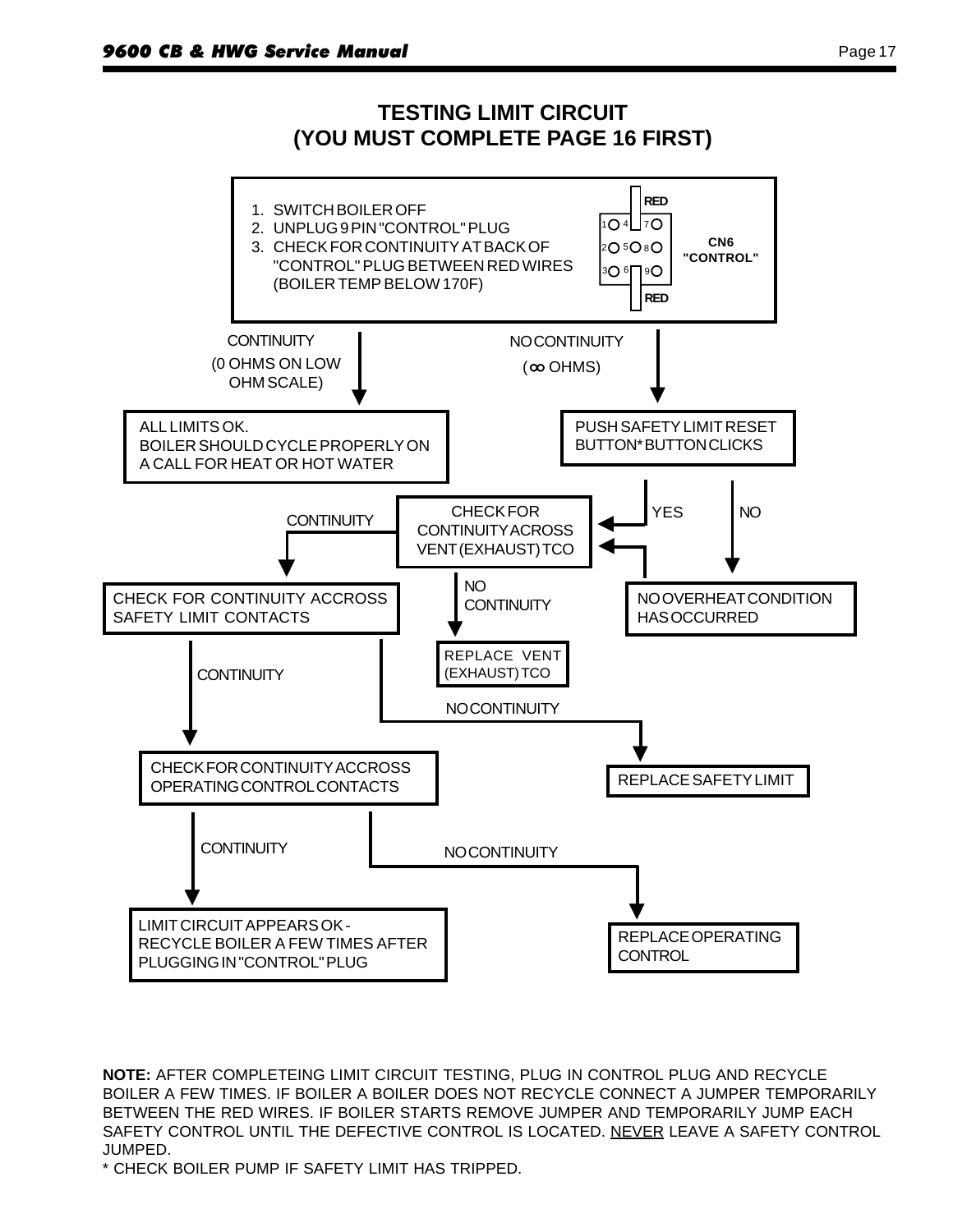# **RED "PURGE" LIGHT FLASHING (YOU MUST COMPLETE PAGE 16 FIRST)**

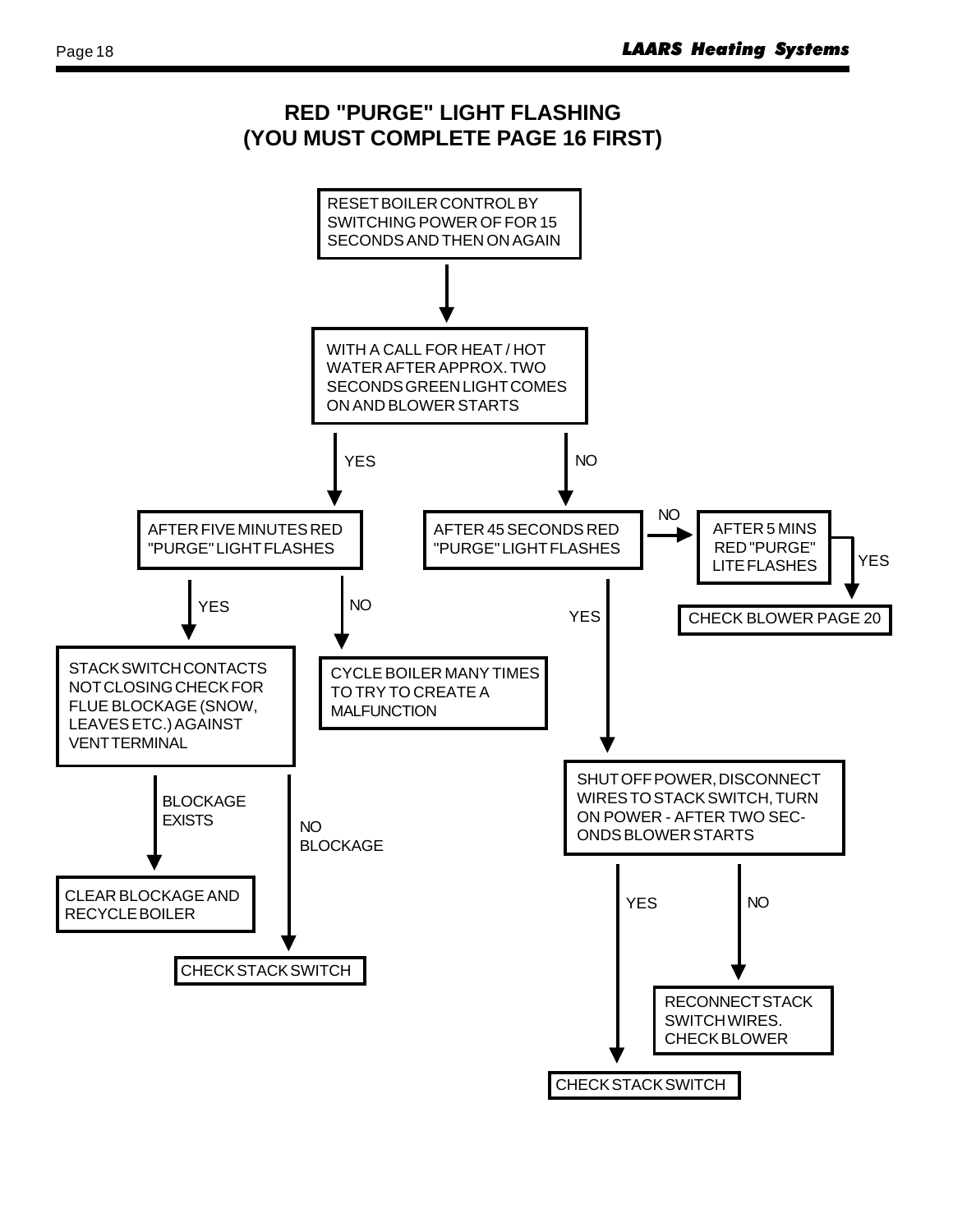

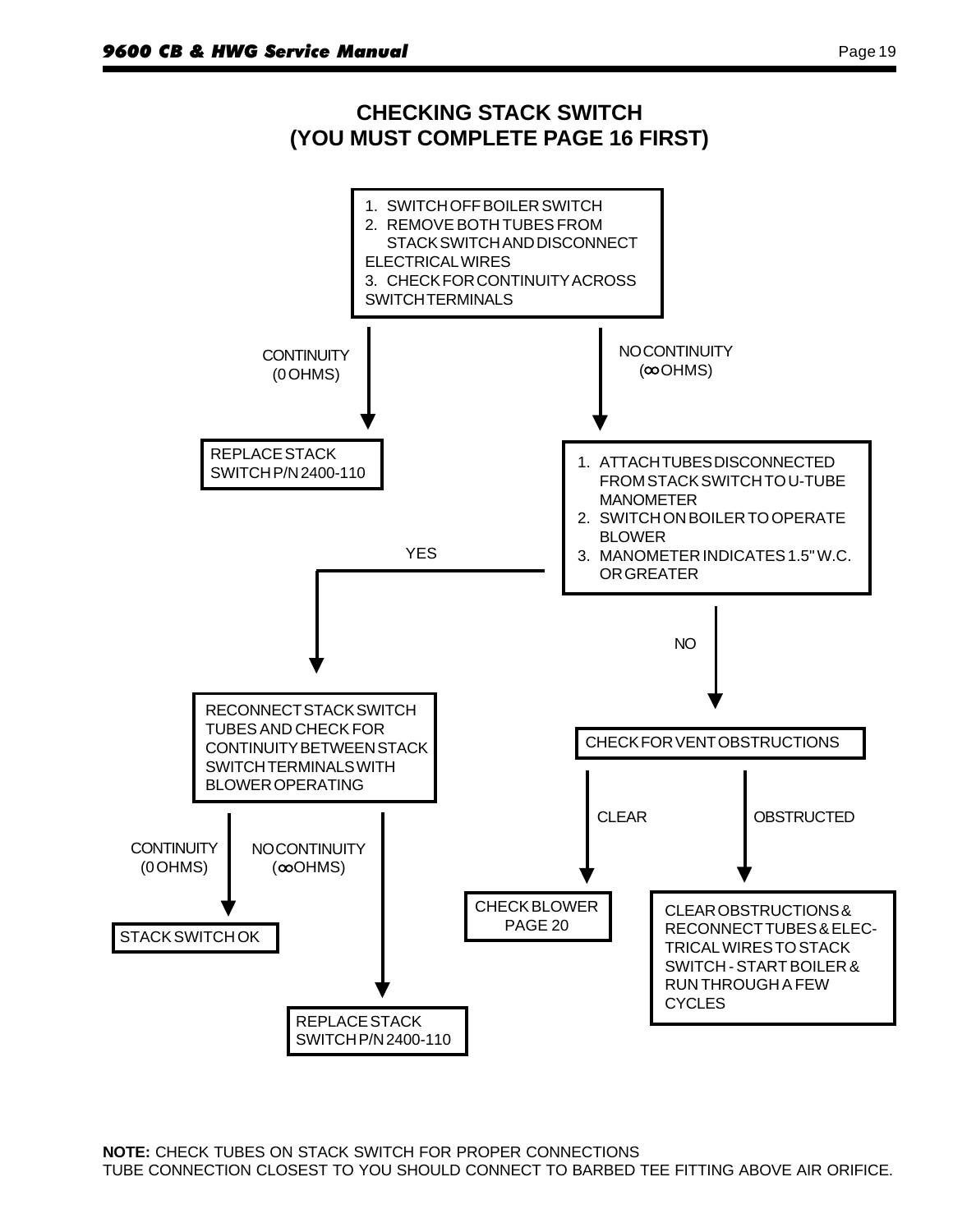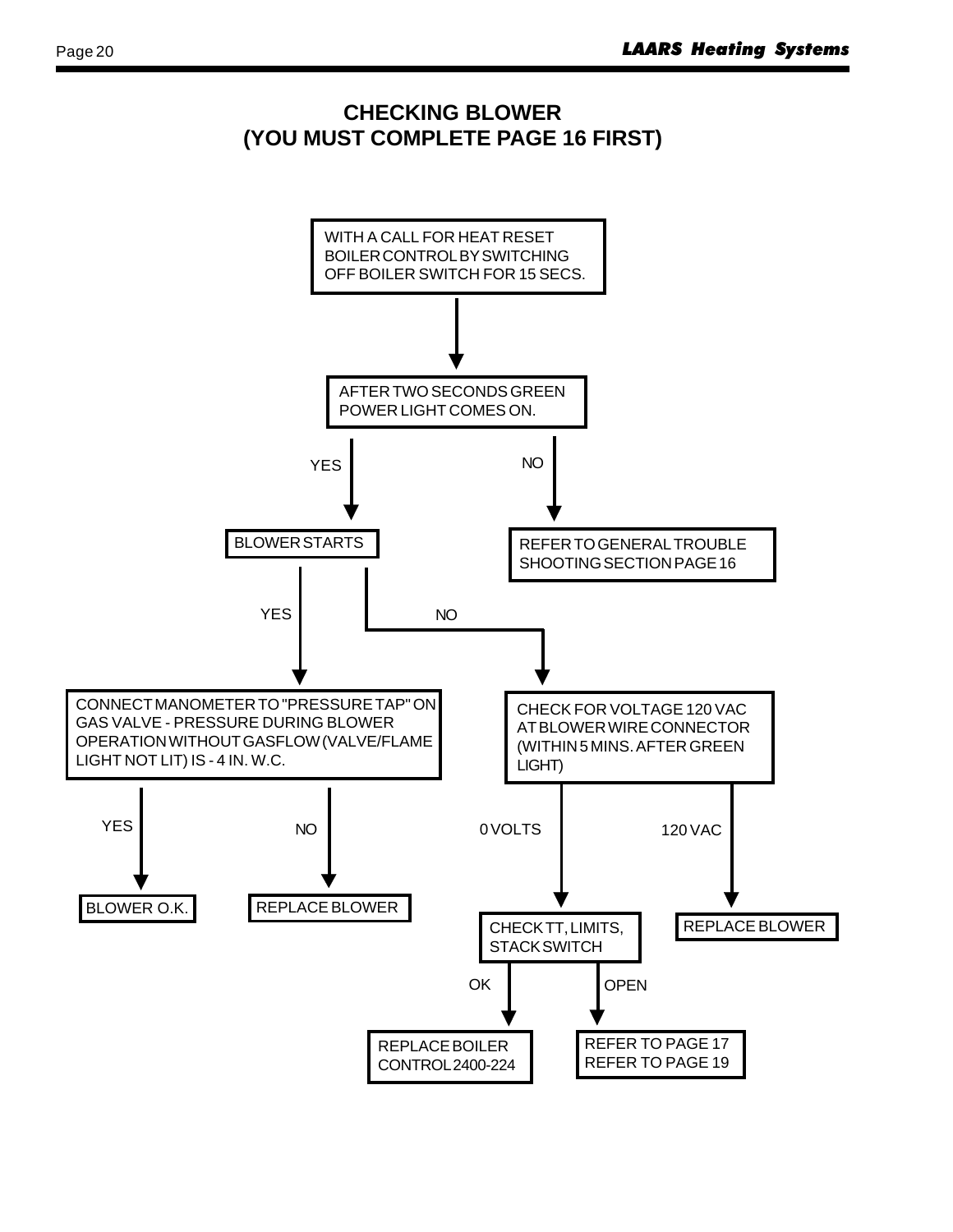# **RED "VALVE/FLAME" LIGHT FLASHING (YOU MUST COMPLETE PAGE 16 FIRST)**

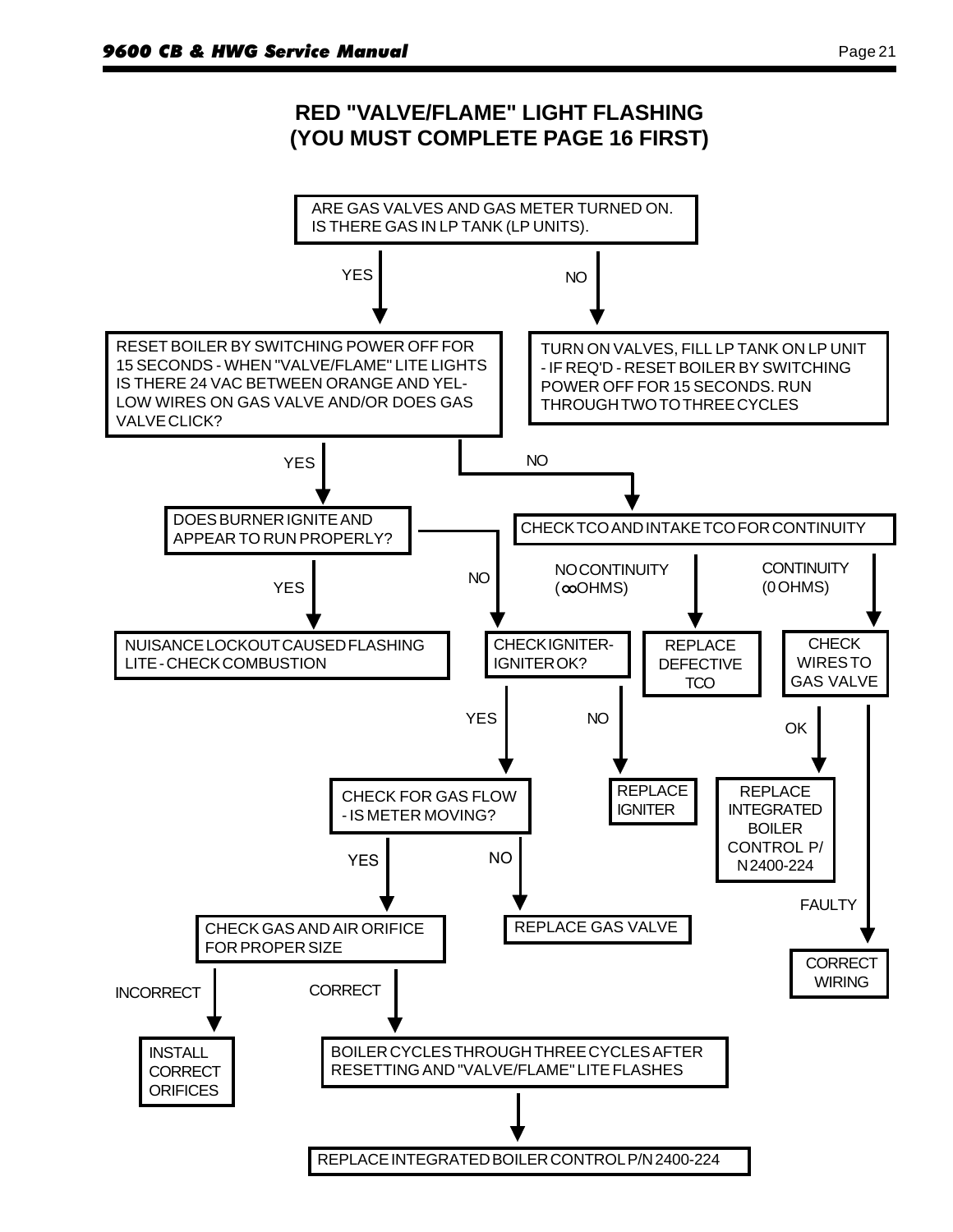# **CHECKING INTERNAL PUMP (YOU MUST COMPLETE PAGE 16 FIRST)**

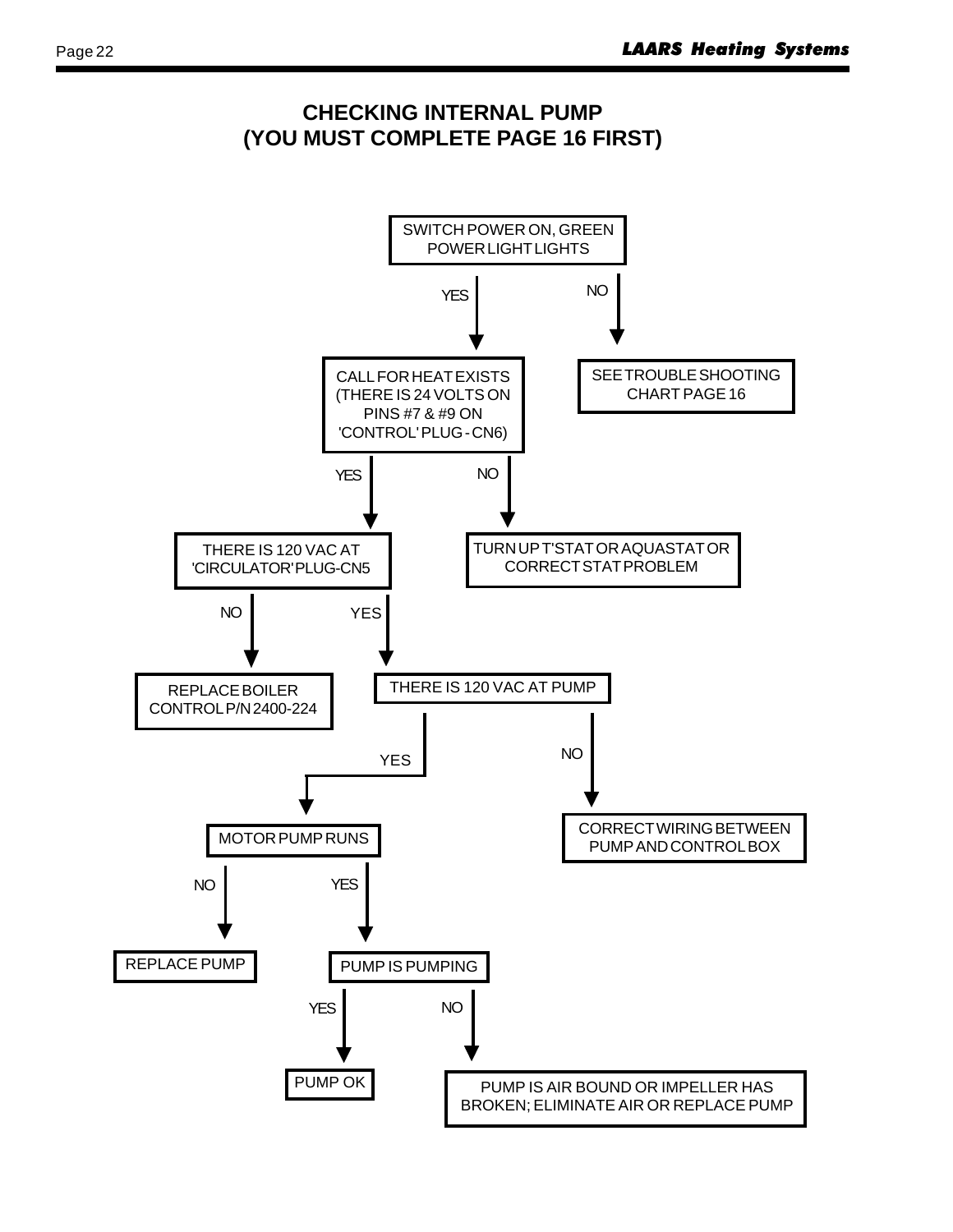

**Figure 9. 9600 Ladder Diagram.**



**Figure 10. 9600 Wiring Diagram.**

**A**Caution **Label all wires prior to disconnection when servicing controls. Wiring errors can cause improper and dangerous operation. Verify proper operation after servicing!**